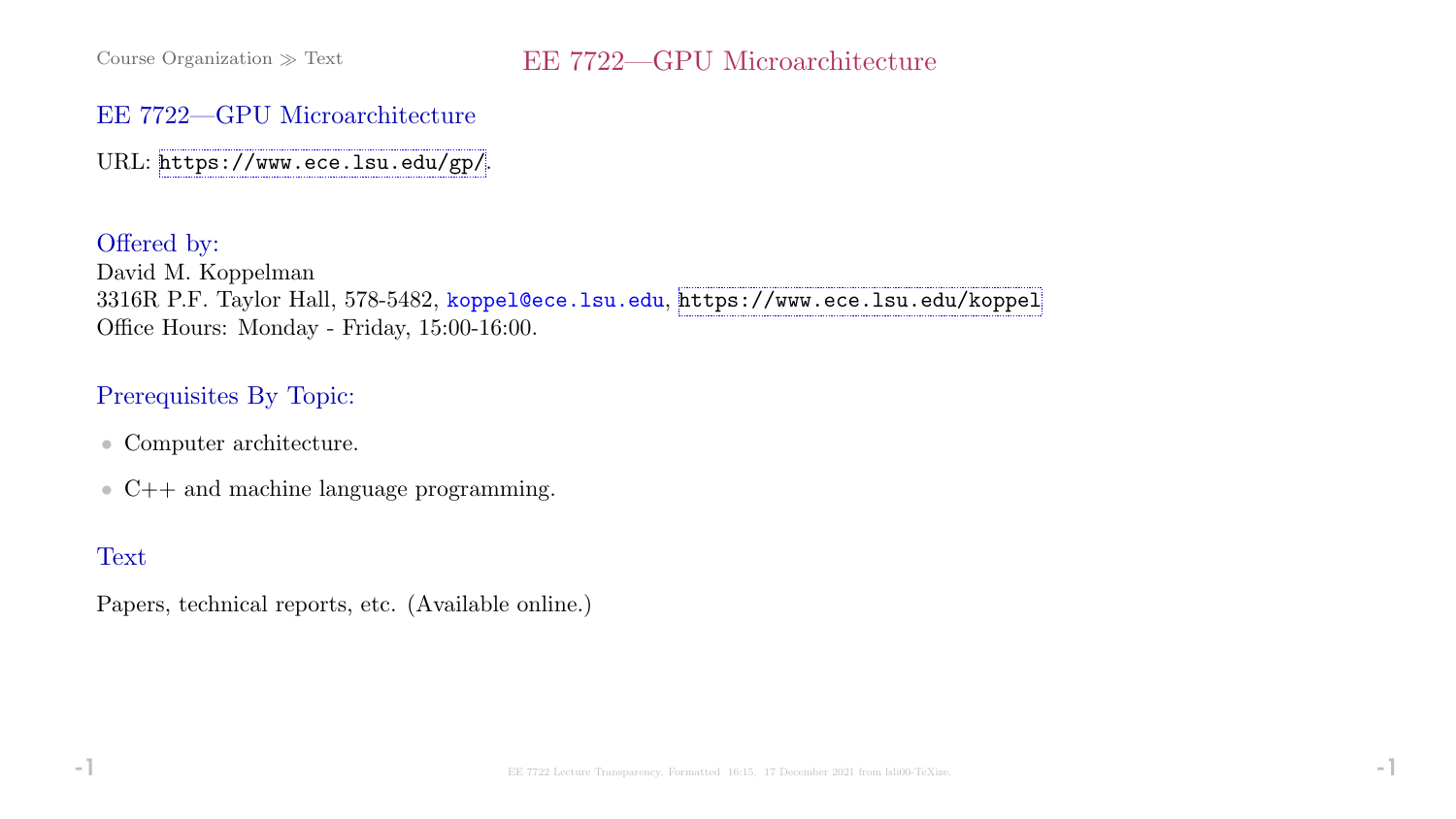Course Organization  $\gg$  Course Objectives

### Course Objectives

- Understand low-level accelerator (for scientific and ML workloads) organizations.
- Be able to fine-tune accelerator codes based on this low-level knowledge.
- $\bullet$  Understand issues and ideas being discussed for the next generation of accelerators  $\ldots$ . . . including tensor processing (machine-learning, inference, training) accelerators.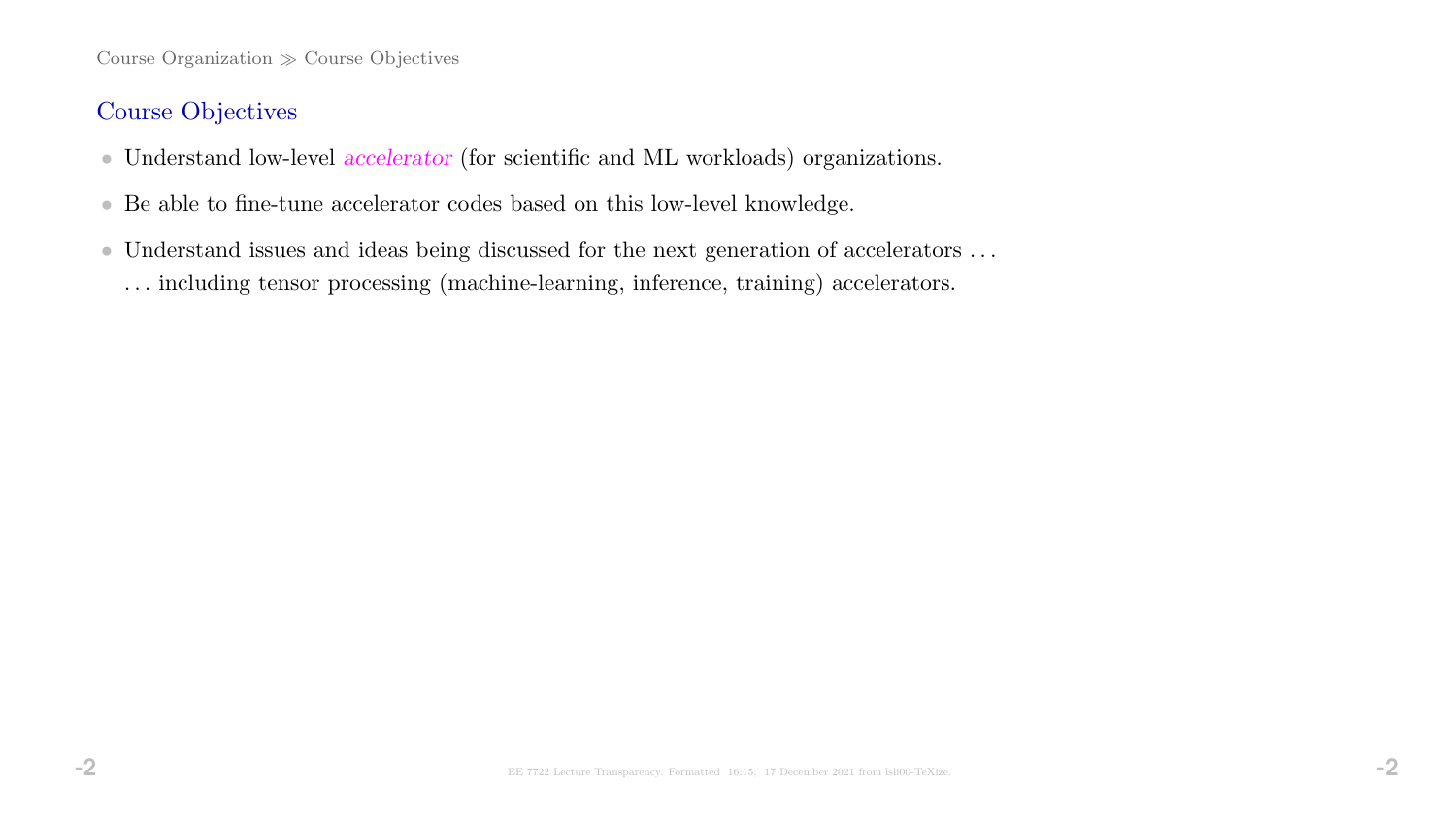Course Organization  $\gg$  Course Topics

### Course Topics

- Performance Limiters (Floating Point, Bandwidth, etc.)
- Parallelism Fundamentals
- Distinction between processor types: CPU, many-core CPU, (many-thread) GPU, FPGA, large spatial processors, large systolic array.
- GPU Architecture and CUDA Programming
- GPU Microarchitecture (Low-Level Organization)
- Tuning based on machine instruction analysis.
- Tensor Processing Units, machine learning accelerators.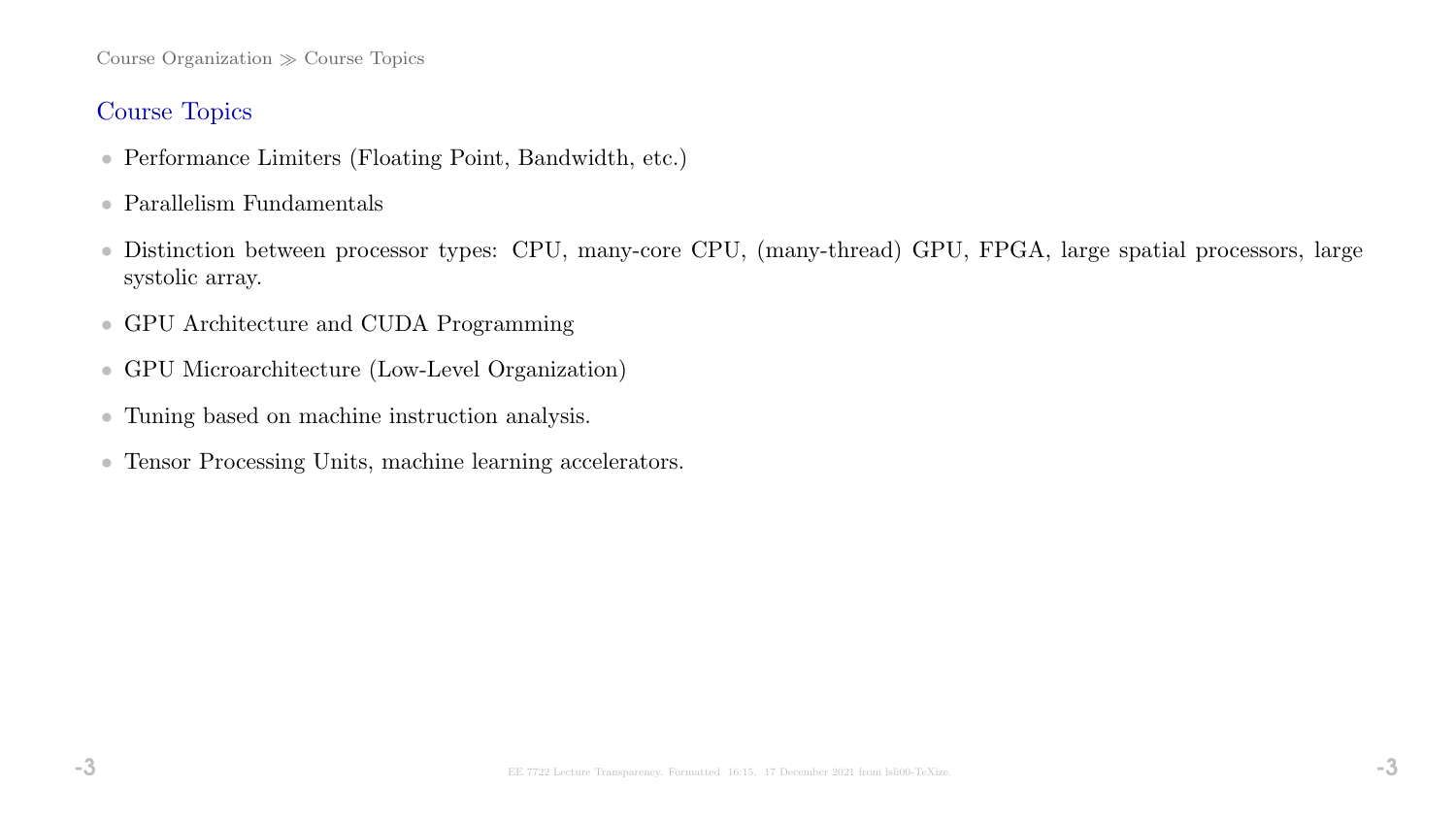Course Organization  $\gg$  Graded Material

Graded Material

Midterm Exam, 35%

Fifty minutes in-class or take-home.

Final Exam, 35%

Two hours in-class or take-home.

Yes, it's cumulative.

Homework, 30%

Written and computer assignments.

Lowest grade or unsubmitted assignment dropped.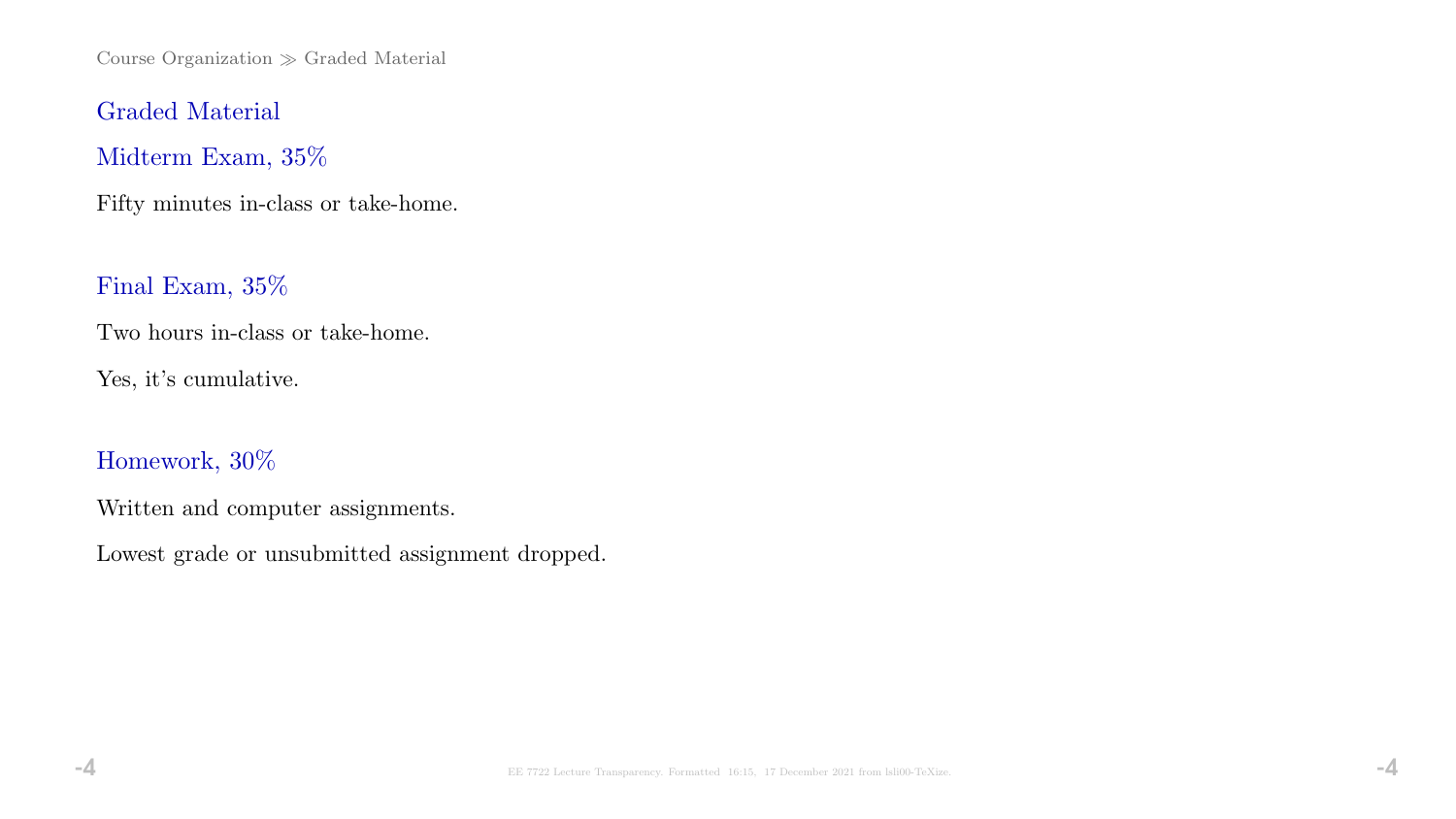Course Organization  $\gg$  Course Usefulness

### Course Usefulness

### Material in Course Needed For:

- Those designing the next generation of accelerator chips.
- Those writing high-performance scientific programs.
- Those writing high-performance machine-learning engines.
- Those writing high-performance graphics programs.
- Those interested in future computer architectures.
- Compiler writers.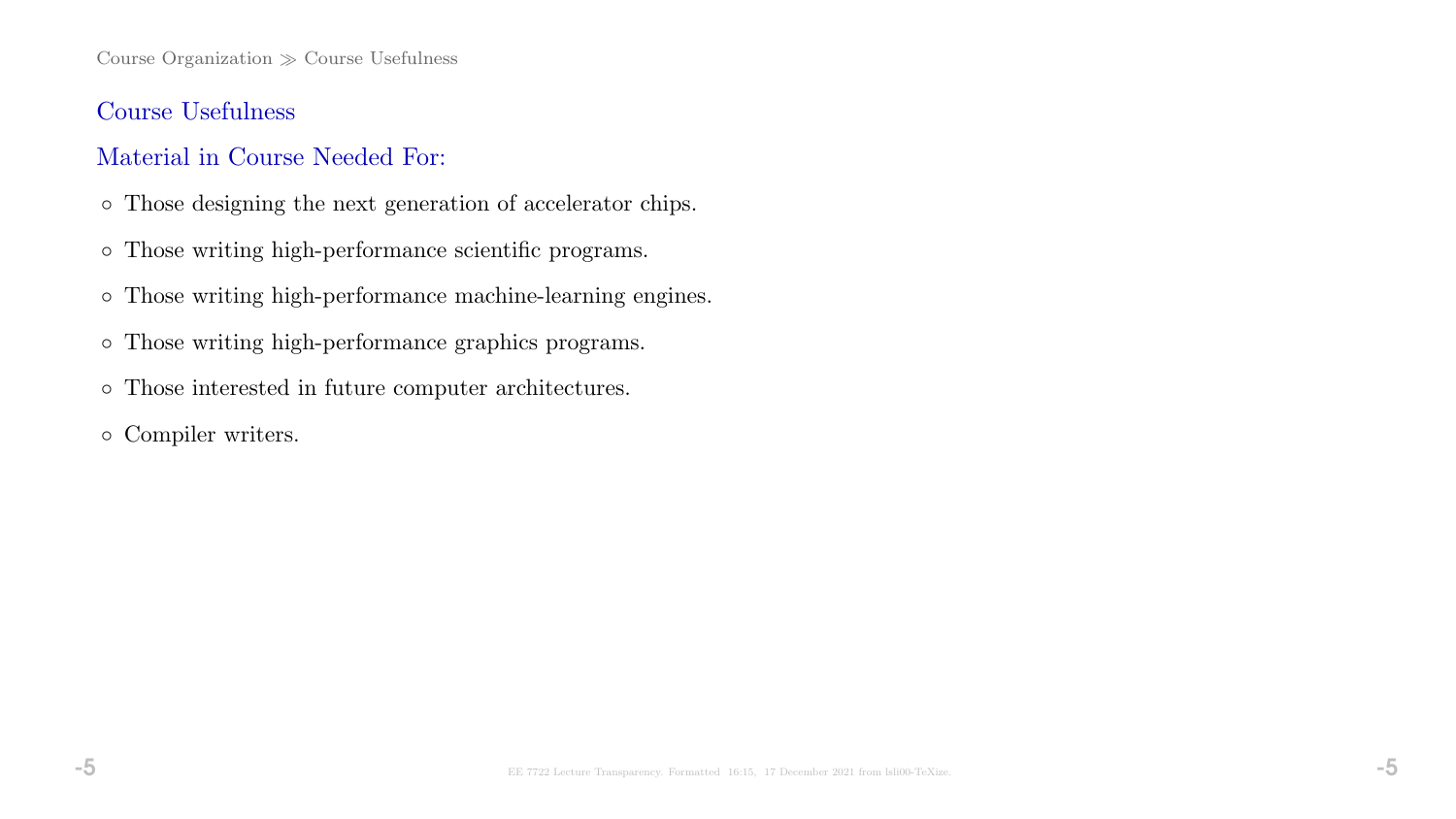Course Organization  $\gg$  Course Resources

### Course Resources

- Slides and other material via <https://www.ece.lsu.edu/gp/>
- Code examples in git repository git://dmk.ece.lsu.edu/gp
- Web site also has homework assignments, exams, grades, and other material.
- Announcements are on course home page and available as a Web (RSS) Feed.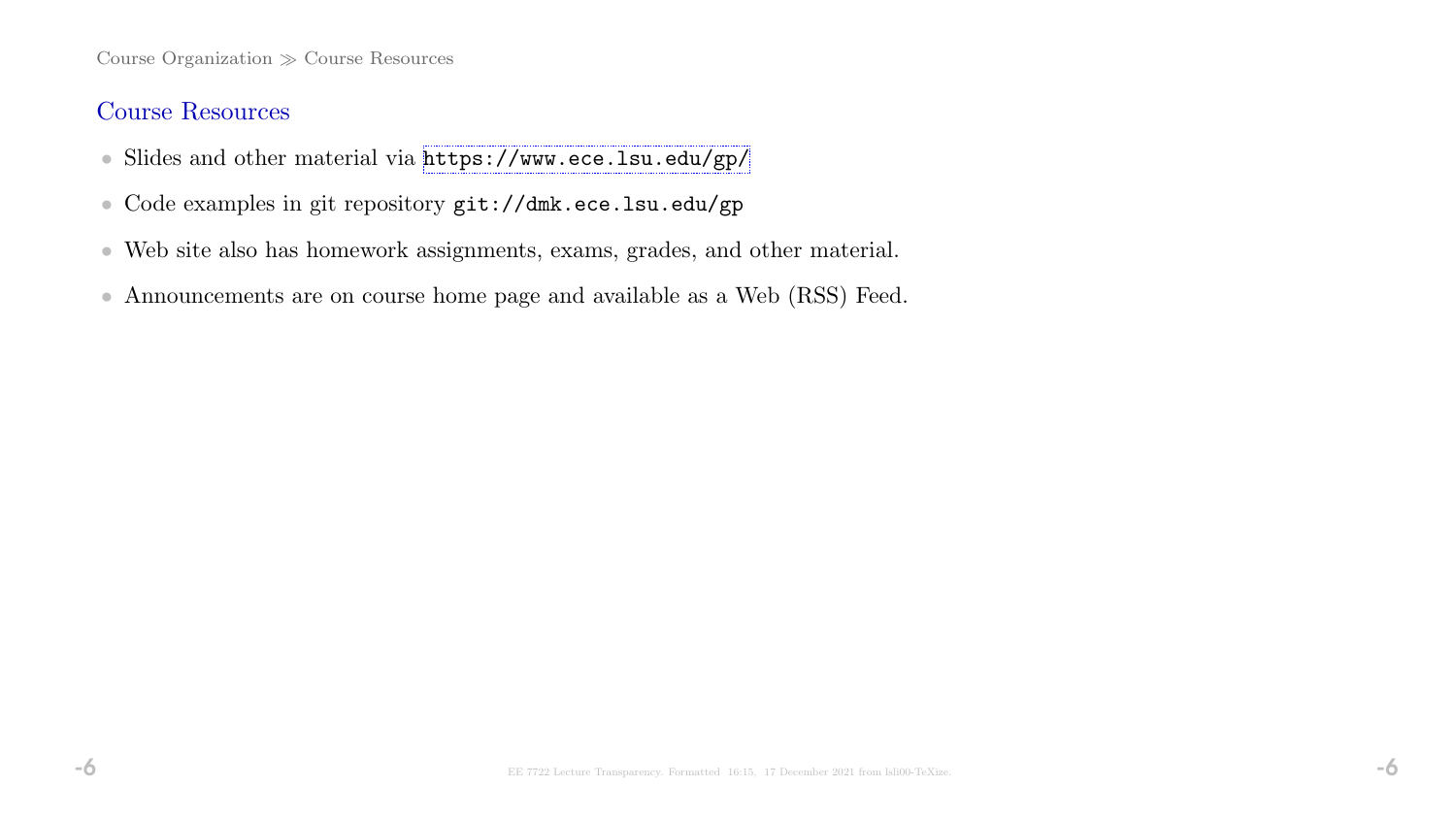${\rm Accelerators} \gg {\rm Definition}$ 

### Accelerator:

A specialized processor designed to work alongside a general-purpose processor (CPU).

Work is split between the different devices . . .

. . . each does what it's best at.

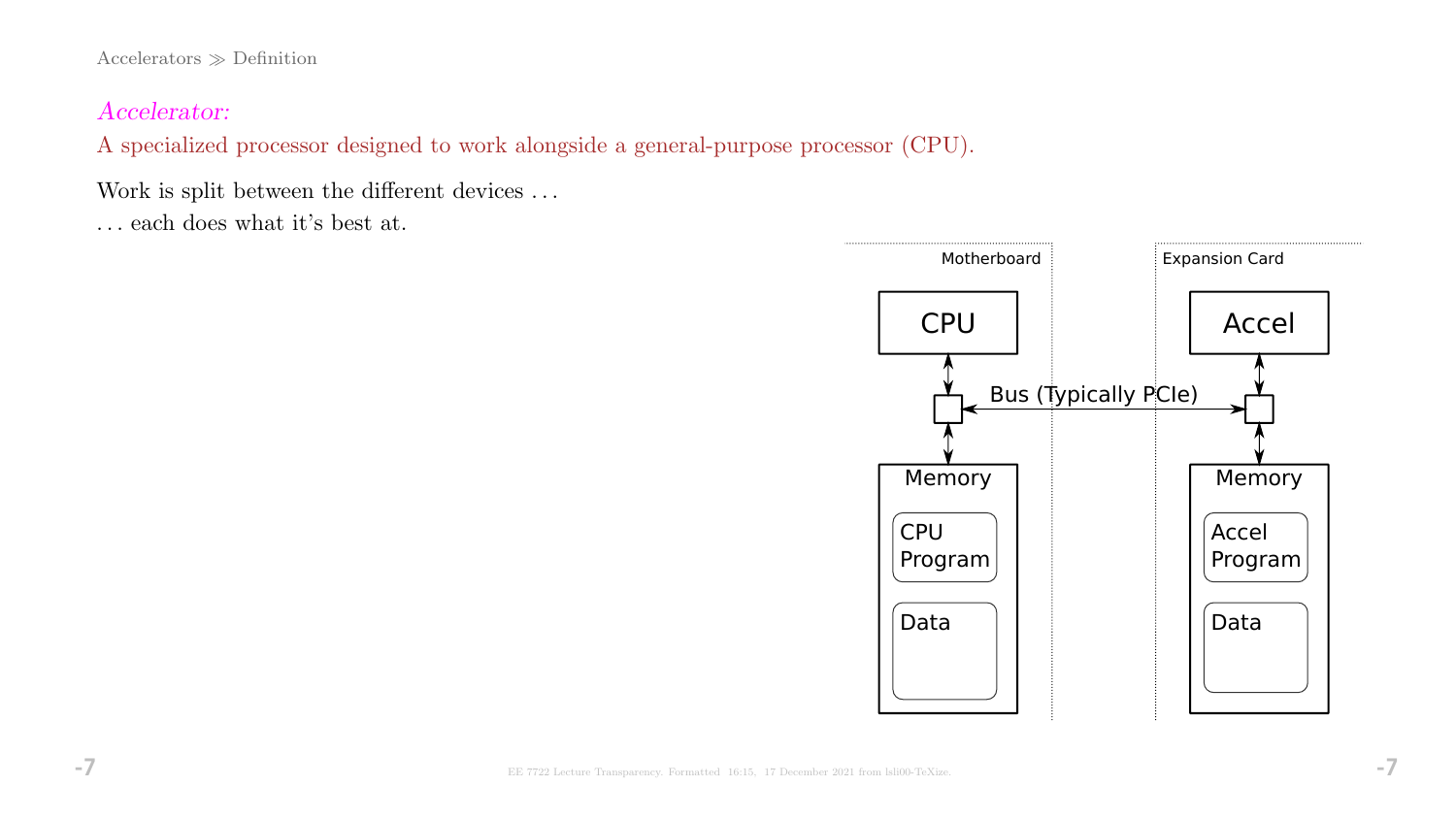Accelerators Accelerator Benefit

#### Accelerator Benefit

Accelerator can execute some code faster than CPU.



Program B is faster on the accelerator . . .

. . . but for Program A the accelerator hurts performance.

For Program B, two CPUs almost as good as one CPU plus one accelerator.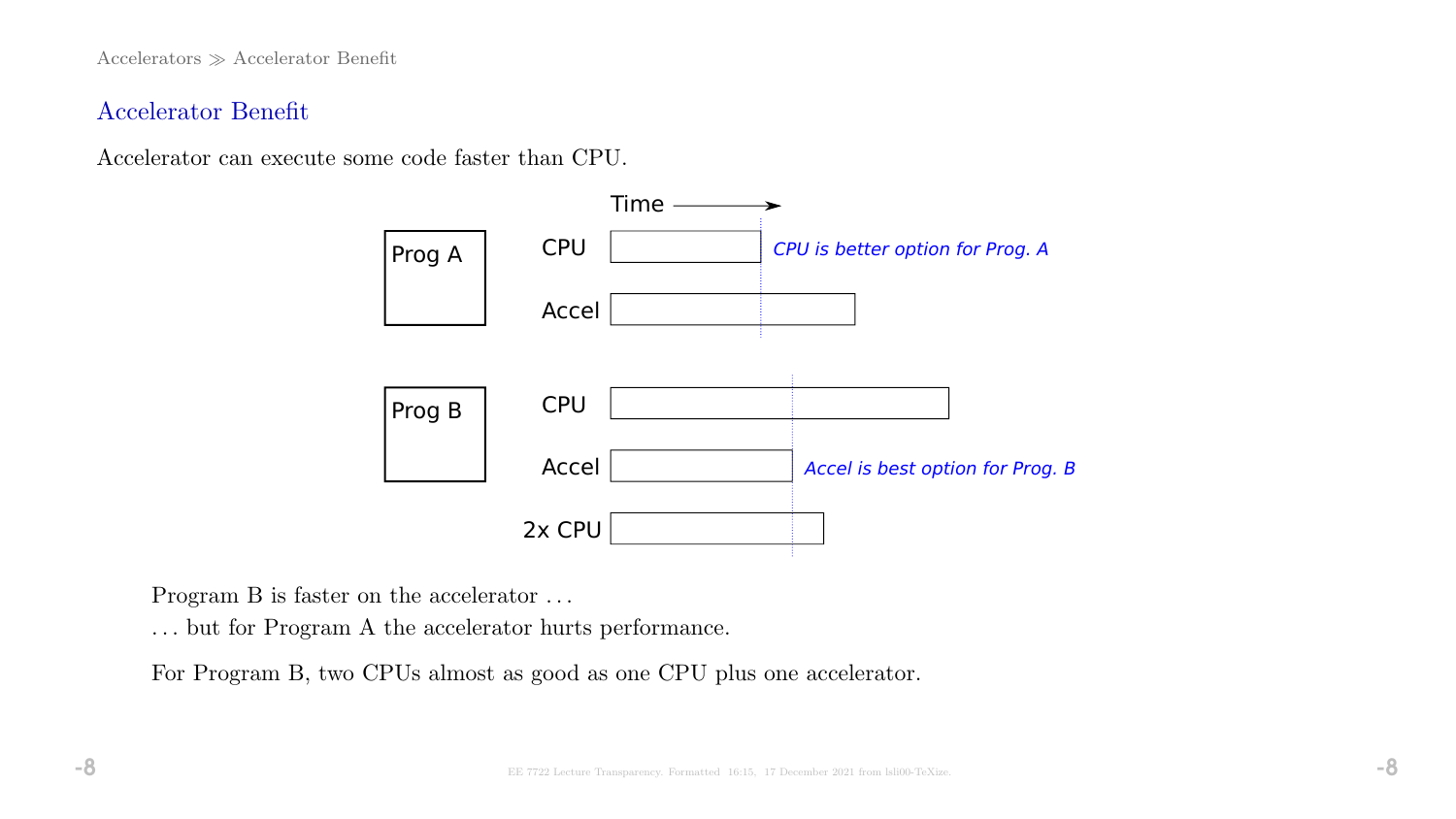$Accepterators \gg Accelerator Programming Challenge$ 

### Accelerator Programming Challenge

CPUs are more forgiving.

Not paying attention to things may cost a few percent.

GPUs must be programmed with care.

Not paying attention to things can result in much worse performance.

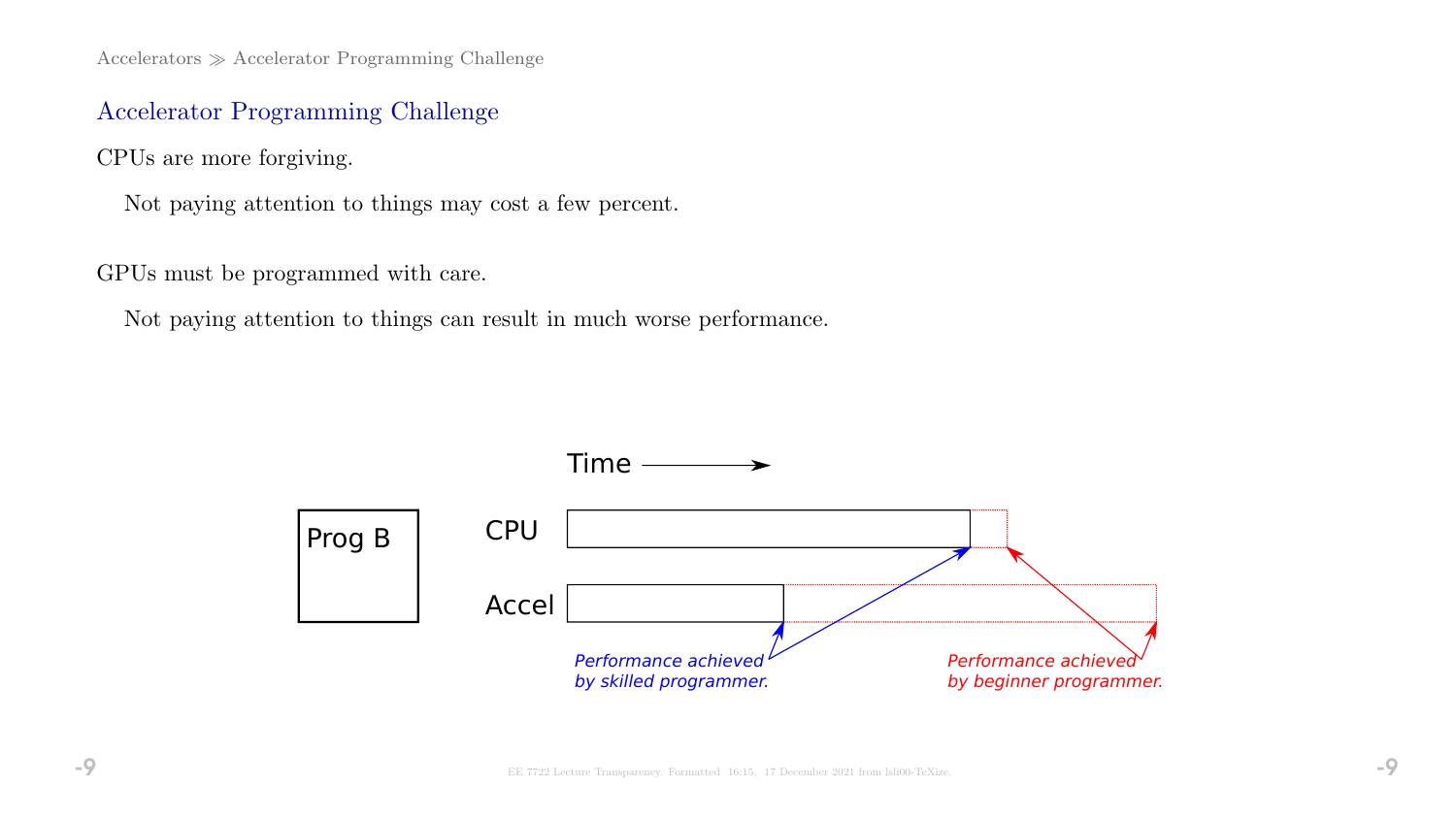$Accepterators \gg Common Accelerator Types$ 

#### Common Accelerator Types

- $\circ$  GPU (Graphics Processing Unit) E.g., NVIDIA Ampere A100
- Many-Core Processor E.g., Intel Xeon Phi
- Large Systolic Array Tensor Processor E.g., Google TPU3
- $\circ$  FPGA Accelerator E.g., Nallatech PCIe-180

Example:

"Our computer was taking four days to compute the 48-hour forecast, so we bought a system with 3 accelerators: an NVIDIA K20c, a Xeon Phi, and a Nallatech board, all of these were given work that would have been performed by the general-purpose CPU, an Intel i7."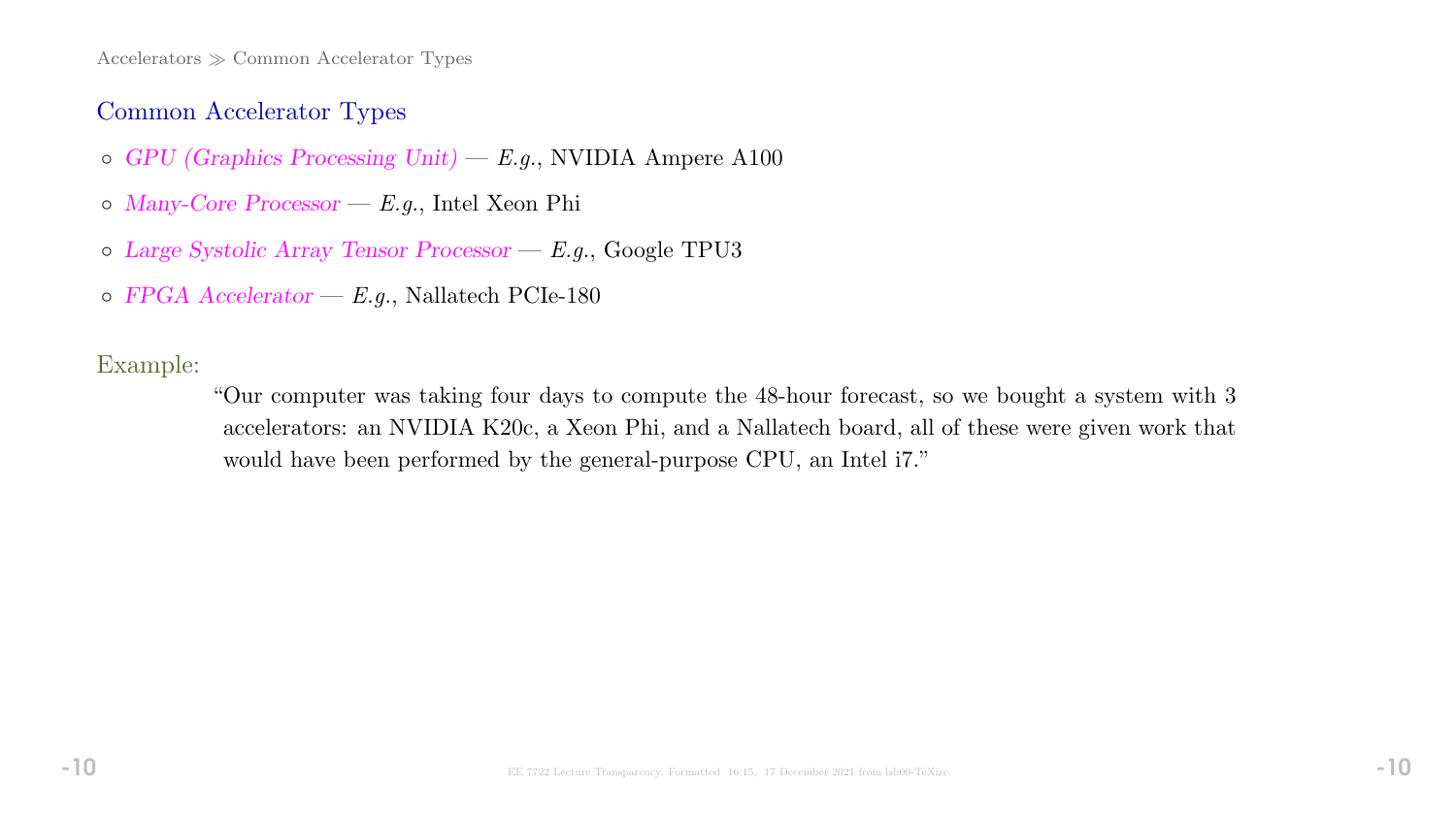Graphics Processing Units  $(GPUs) \gg Definition$ 

## GPU (Graphics Processing Unit):

A processor designed to execute a class of programs that includes 3D graphics and scientific computation using a large number of threads.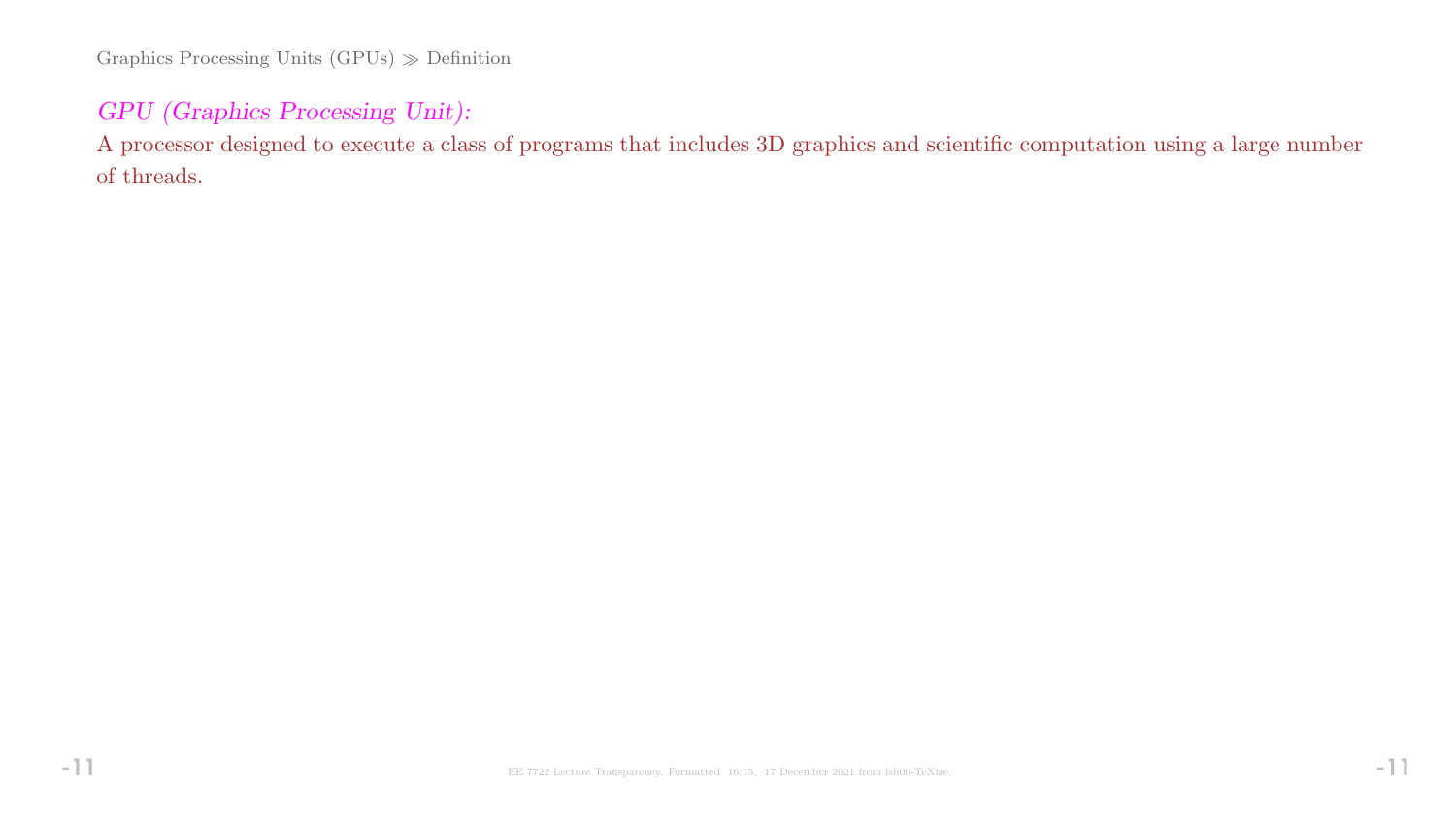Graphics Processing Units  $(GPUs) \gg$  Current Status

#### A Brief History

GPUs originally designed only for 3D graphics.

Large economies of scale made them cheap.

Resourceful scientific users disguised their work as 3D graphics.

GPU makers started supporting scientific and other non-graphical work.

GPU evolved into a second kind of processor, with 3D graphics just one application.

### Current Status

Always used in systems needing 3D graphics, from cell phones to workstations.

Often used for scientific computation . . .

. . . but acceptance has been slow due to difficulty of porting code.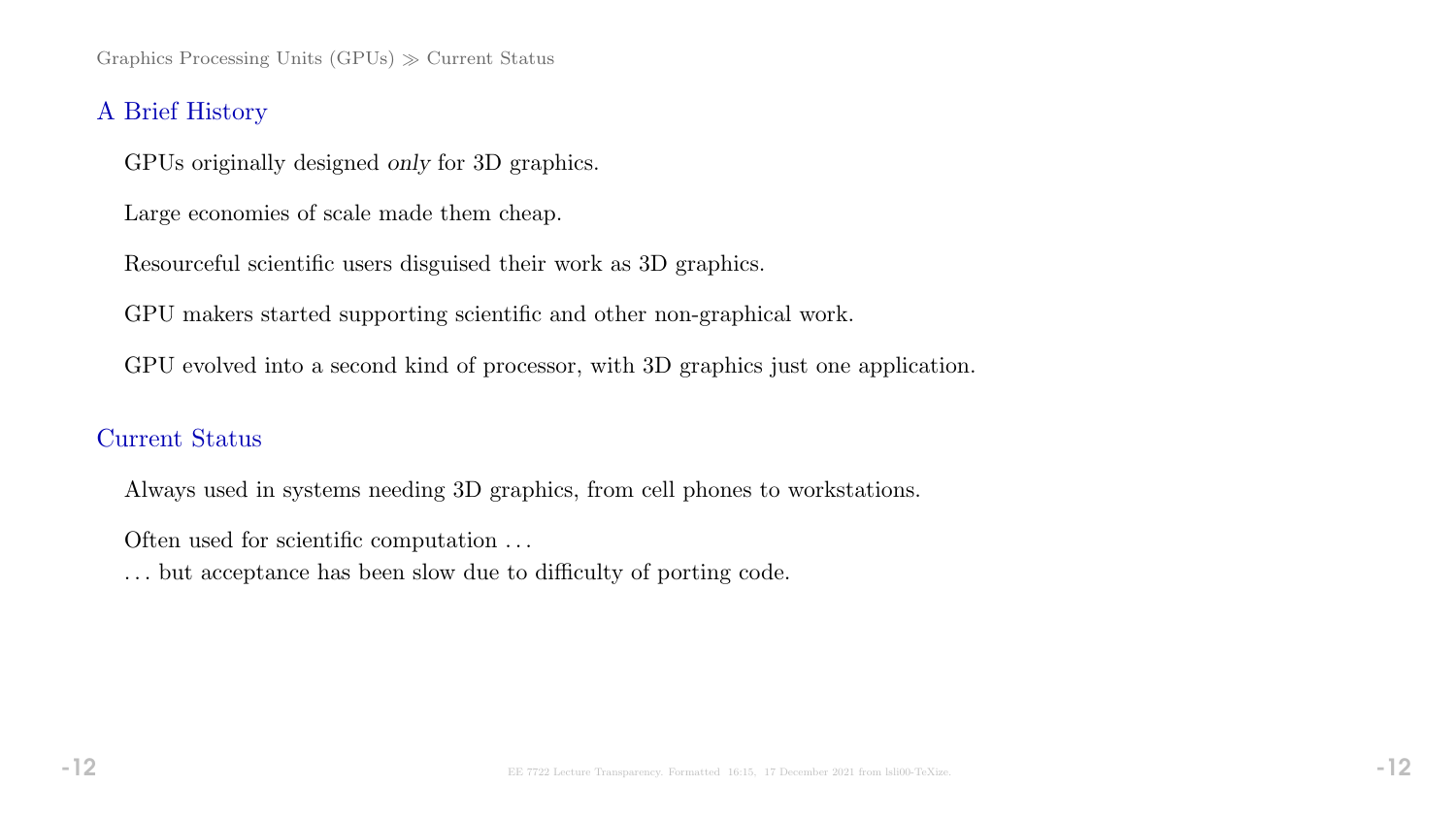Graphics Processing Units  $(GPUs) \gg GPU$  Product Examples

### GPU Product Examples

- NVIDIA RTX 3080 High-end GPU for home use.
- NVIDIA Ampere A100 High-end GPU for non-graphical computing. . . . . . including half-precision FP support for deep learning applications.
- $\circ$  AMD Radeon R9 High-end GPU for home use.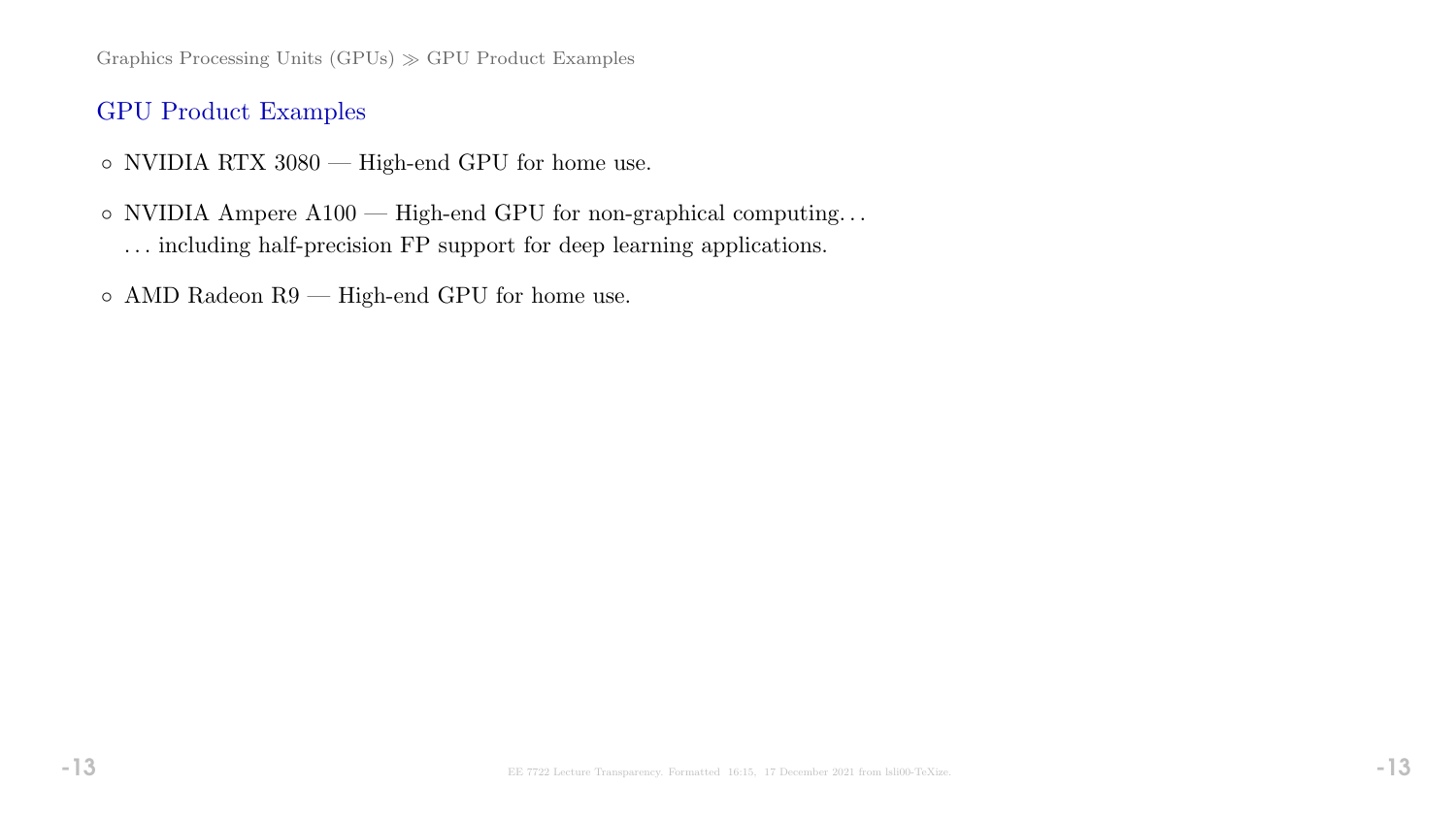Many-Core Processors  $\gg$  Motivation

#### Many-Core Processor:

A processor designed to execute a class of programs that includes 3D graphics and scientific computation using simple cores and wide vector units.

## Motivation

Larger cores...

- ... are expensive (w.r.t. ideal perf.)...
- . . . and slow (w.r.t. ideal perf.)
- So, use lots of small cores.

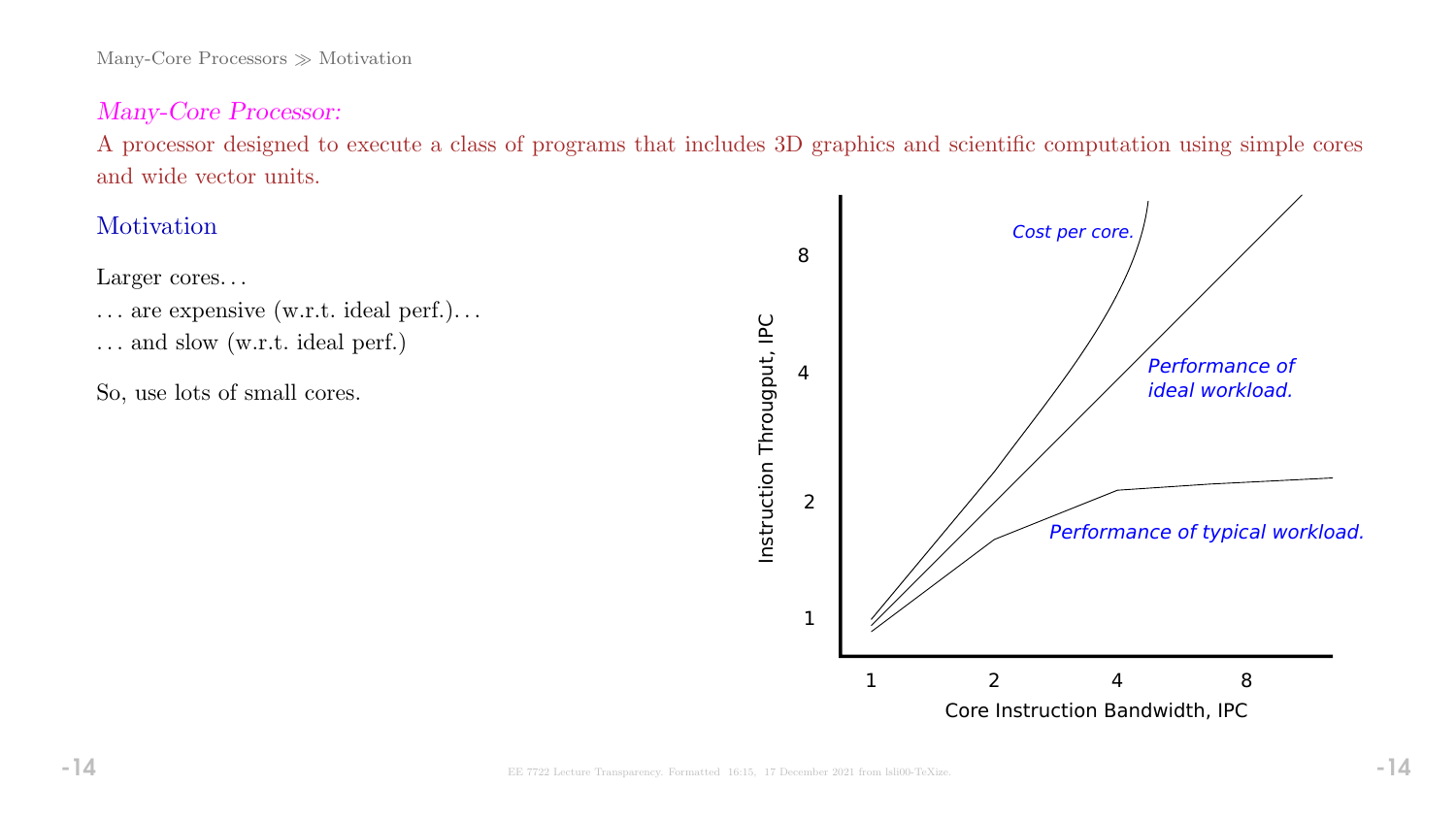Many-Core Processors  $\gg$  Current Status

#### A Brief History of Many-Core Accelerators

Long known that peak performance of small-core chip  $>$  large-core chip of same area... . . . the problem was parallelization.

Many research and one-off designs used chips filled with simple cores.

The inclusion of wide vector units meant few cores would be needed.

Idea used by Intel for a graphics chip, project Larrabbe.

Larrabbe re-targeted at scientific computing, product named Phi.

### Current Status

Major commercial product, Phi, discontinued.

So, it's back to being just a research idea, but one that won't go away.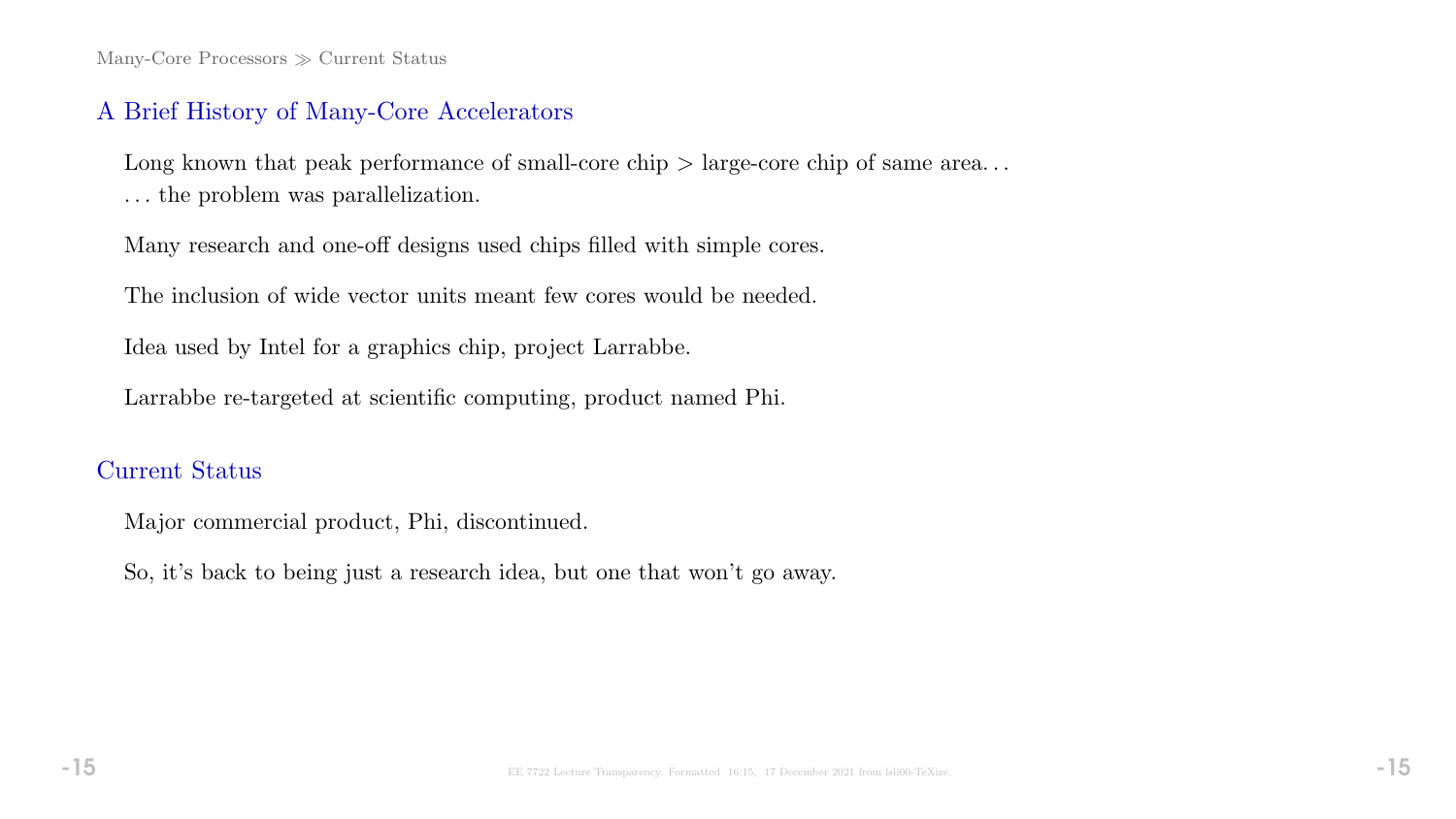Many-Core Processors  $\gg$  Many-Core Processor Examples

### Many-Core Processor Examples

- $\circ$ Intel Xeon Phi For scientific computing. Discontinued.
- $\circ$  Sun T2000 Meant for server workloads.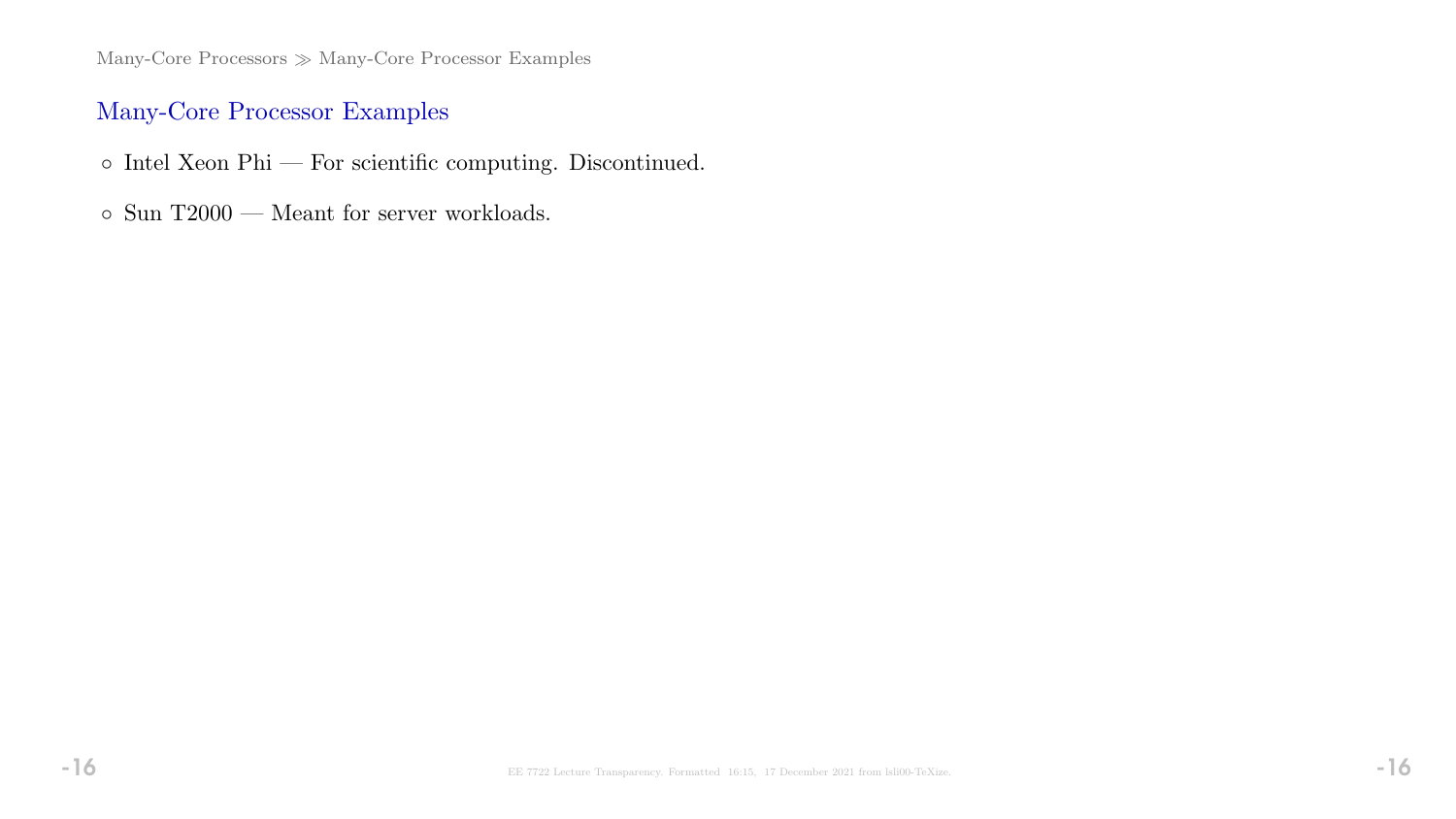### Tensor Processing Unit

#### Tensor:

A linear mapping from one object to another. A common example is an  $m \times n$  matrix, which maps *n*-element column vectors to *m*-element column vectors:  $v = M \times u$ .

For this class, a tensor is a multi-dimensional array.

#### Tensor Processing:

Transforming tensors and applying operations on the resulting tensor.

For the most part tensor processing is a generalization of matrix multiplication:

```
for ( int n=0; n< N; n++ )
for ( int_{m=0}; m< M; m++ )
  for ( int x=0; x\leq X; x++ )
    for ( int y=0; y<Y; y++ )
      for ( int c=0; c < C; c++ )
        for ( int i=0; i<X; i++ )
          for ( int j=0; j<Y; j++ )
            oput[n][m][x][y] += iput[n][c][i][j] * w[m][c][x][y][i][j];
```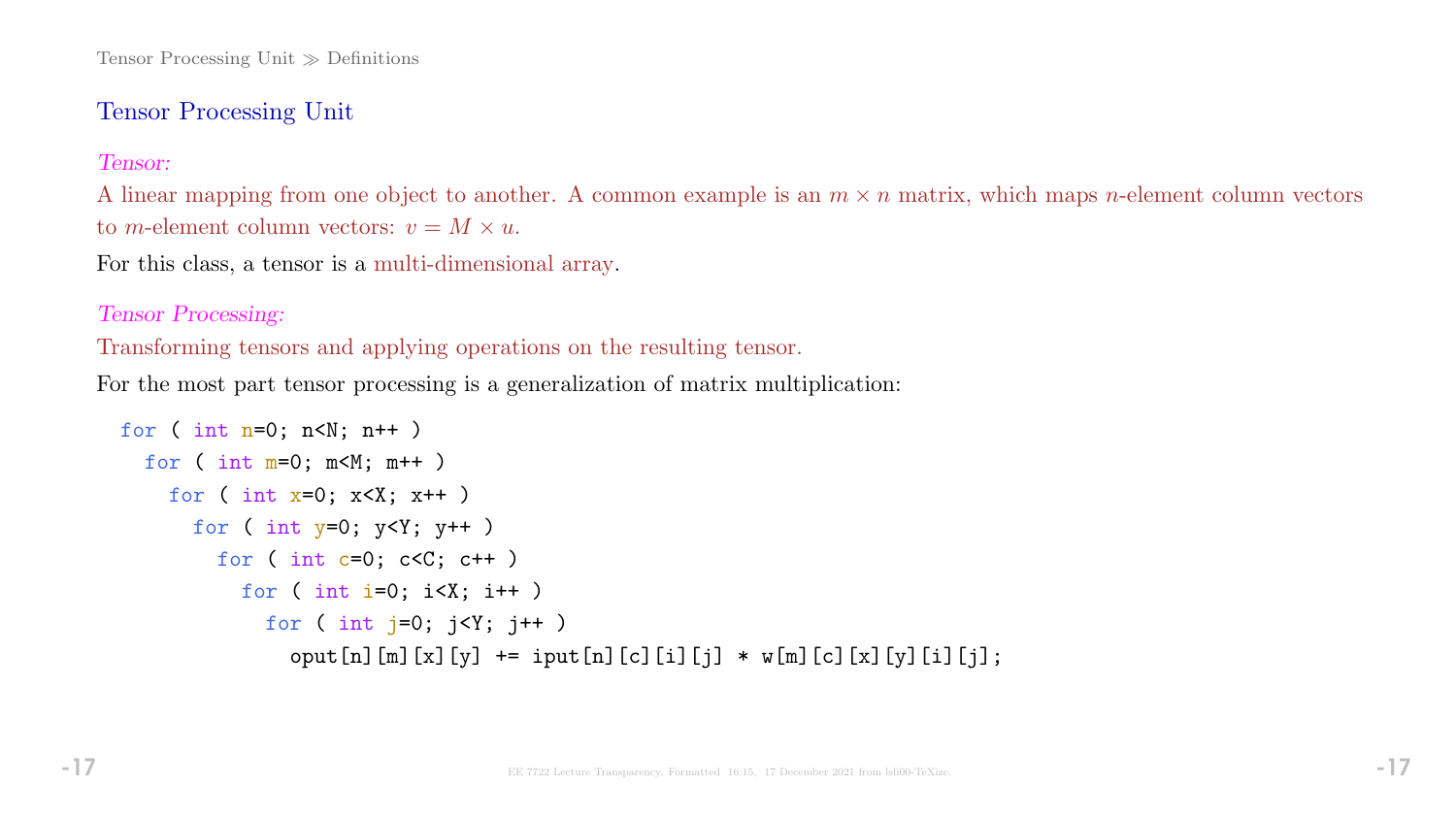Tensor Processing Unit  $\gg$  Definitions

Tensor Processing Unit: Hardware that can efficiently perform tensor processing

The term is used to describe:

Specialized, large systolic-array accelerators, including Google's TPUs.

Sometimes it can refer to a functional unit . . .

. . . in a processor designed for more than tensor processing.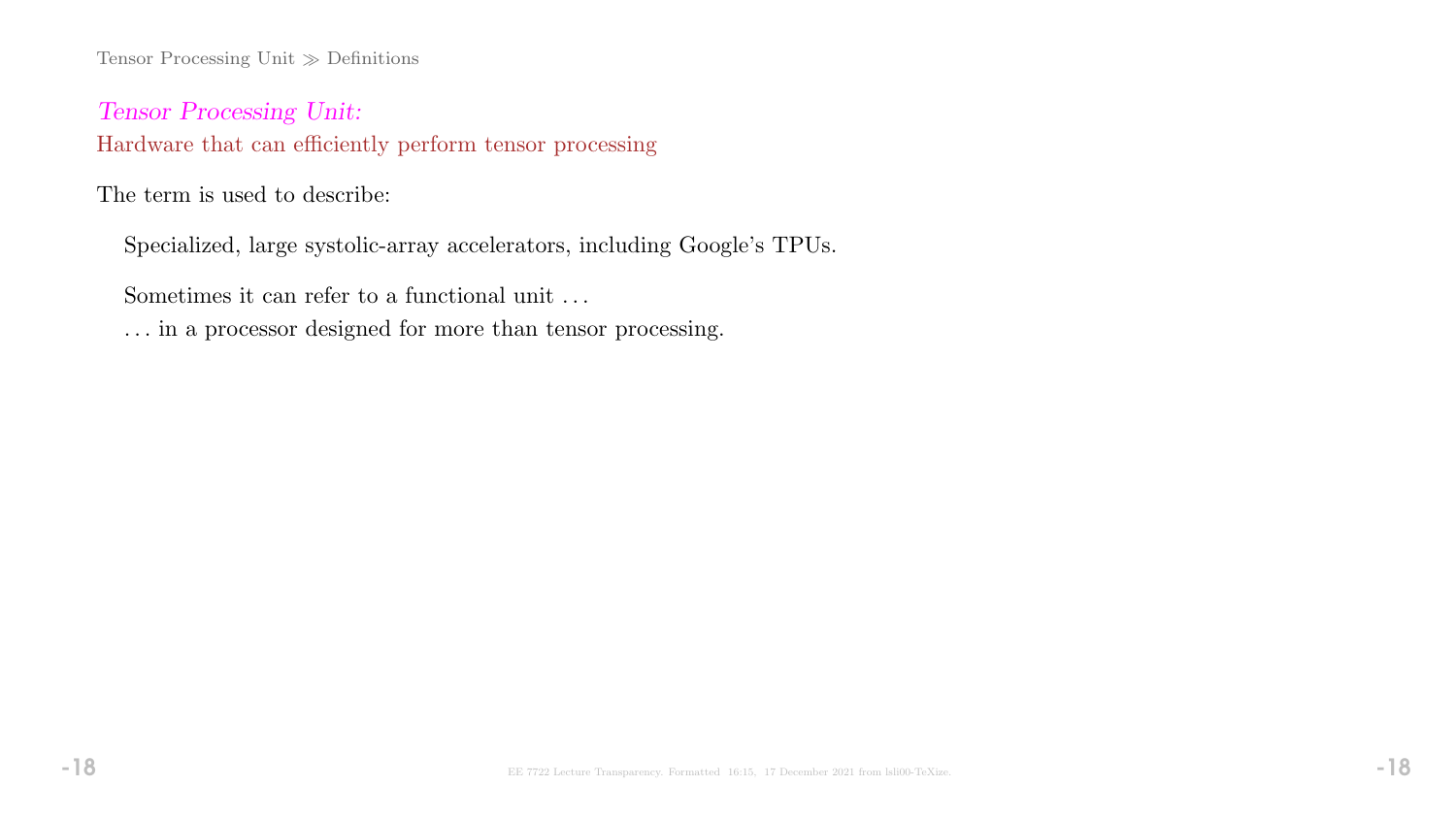Tensor Processing Unit  $\gg$  TPU Motivation

#### TPU Motivation

Can use lower-precision arithmetic.

Data use and re-use patterns.

High concentration of multiply/add (accumulate) operations ...

. . . forming matrix/matrix multiply or matrix \* matrix convolution.

TPUs provide direct between functional units for these operation patterns . . . . . . reducing the number of register write and read operations.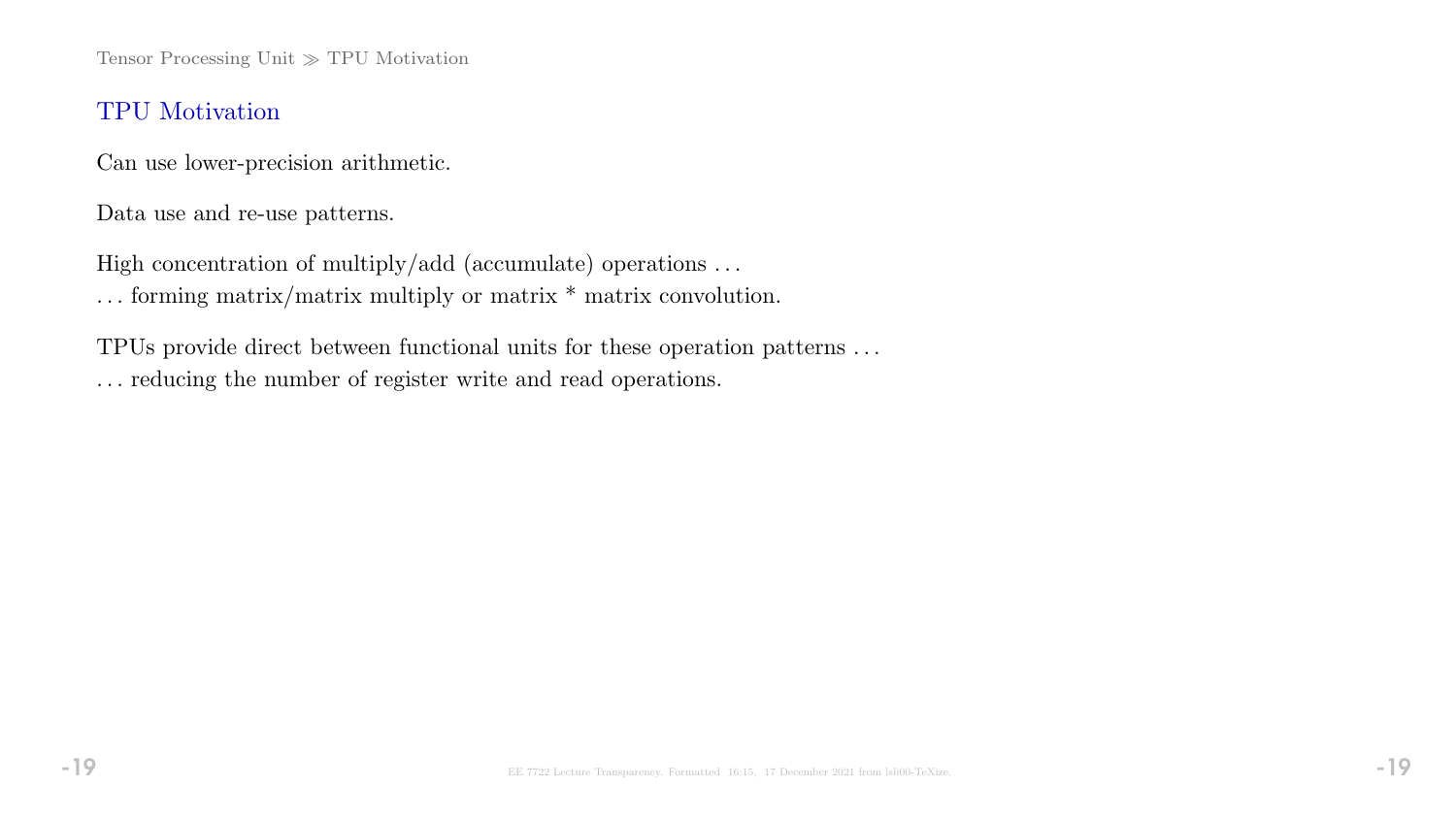Tensor Processing Unit $\gg$  TPU Examples

### TPU Examples

Google TPUs.

A highly specialized accelerators.

Accessible via Google Cloud.

NVIDIA Tensor Cores

Part of recent NVIDIA GPUs, starting with Volta/Turing.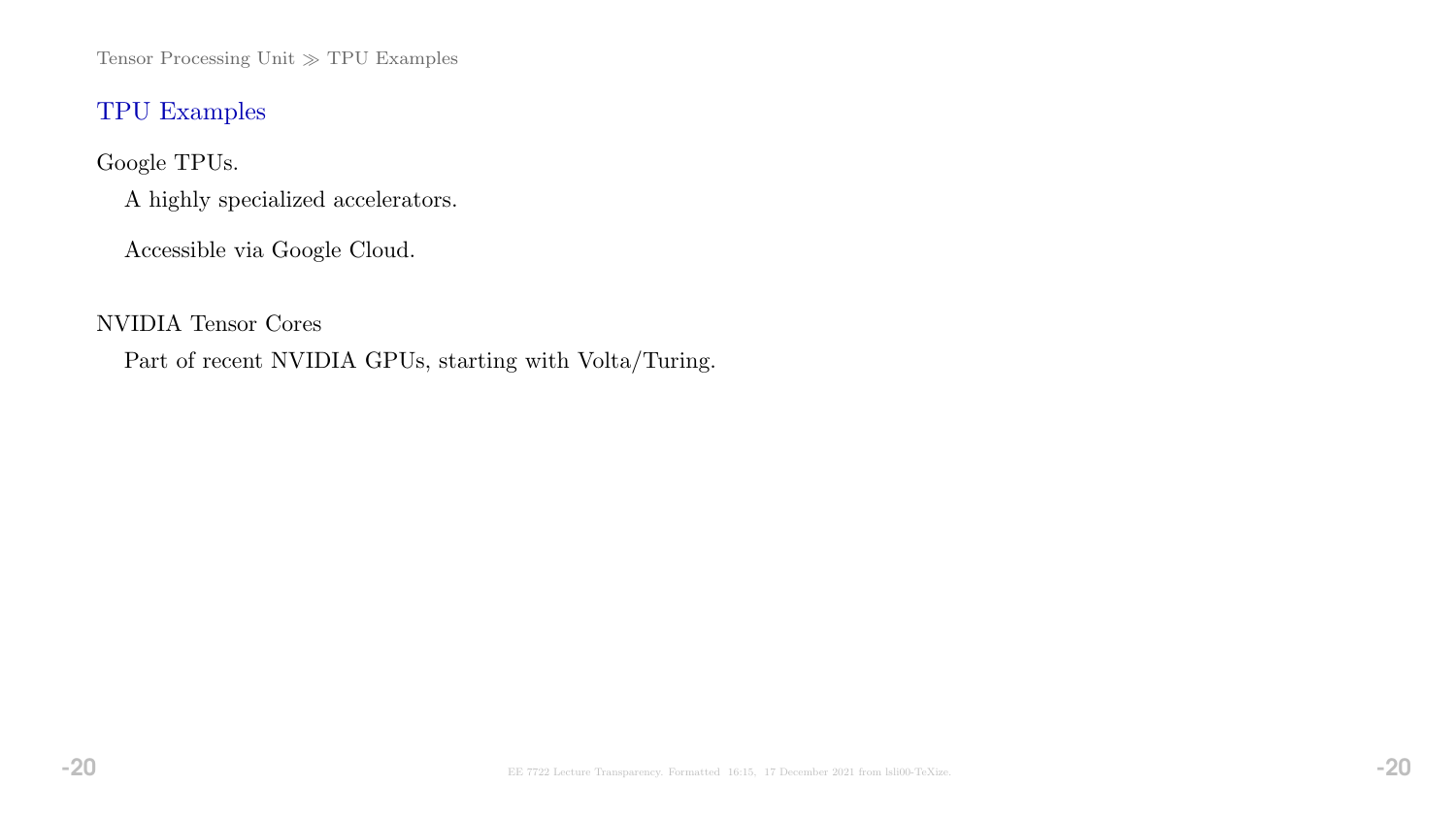Field-Programmable Gate Array (FPGA) Accelerators  $\gg$  FPGAs (in general)  $\gg$  Definition

### FPGA (Field-Programmable Gate Array):

A chip that can be programmed to mimic a specific piece of digital hardware.

Suppose you have a design for a digital circuit.

You can fabricate an *ASIC* version ...

. . . and wait months for delivery . . .

. . . and pay \$100k for the first chip, and pennies for the second, etc.

Or you can download the design into an FPGA. . .

. . . and have your part in seconds . . .

. . . and pay a few dollars for the first chip, and for the second, etc.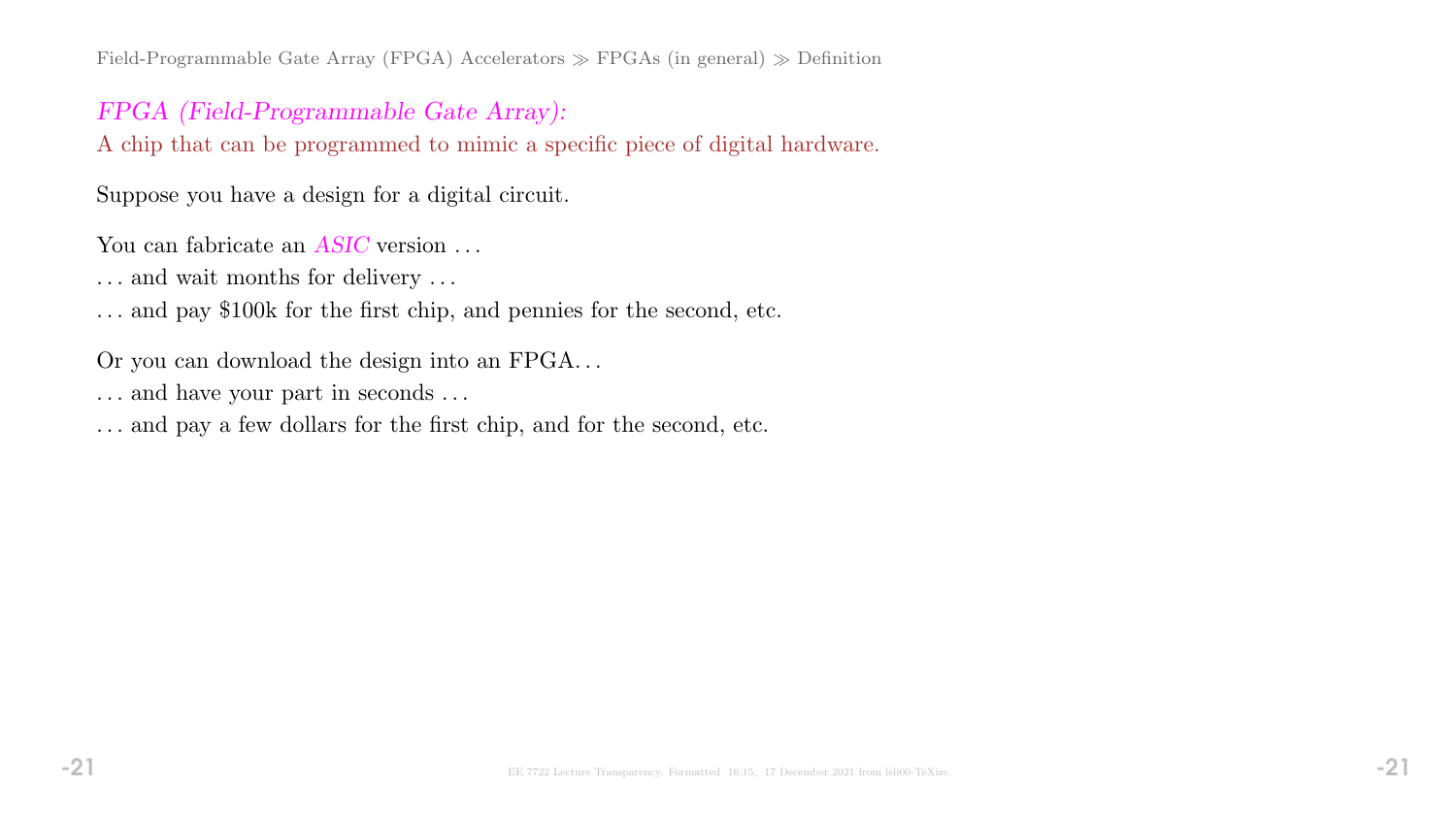# ASICs v. FPGAs

ASICs used when:

- A large number of chips are needed.
- The design is not expected to change over the product lifetime.
- The highest performance is needed.
- The design is very large.

Examples: cell phone signal processor, Bitcoin mining rig.

### FPGAs used when:

- The design may change frequently or require updates.
- A part is needed quickly, perhaps as a prototype.

Example: WiFi router.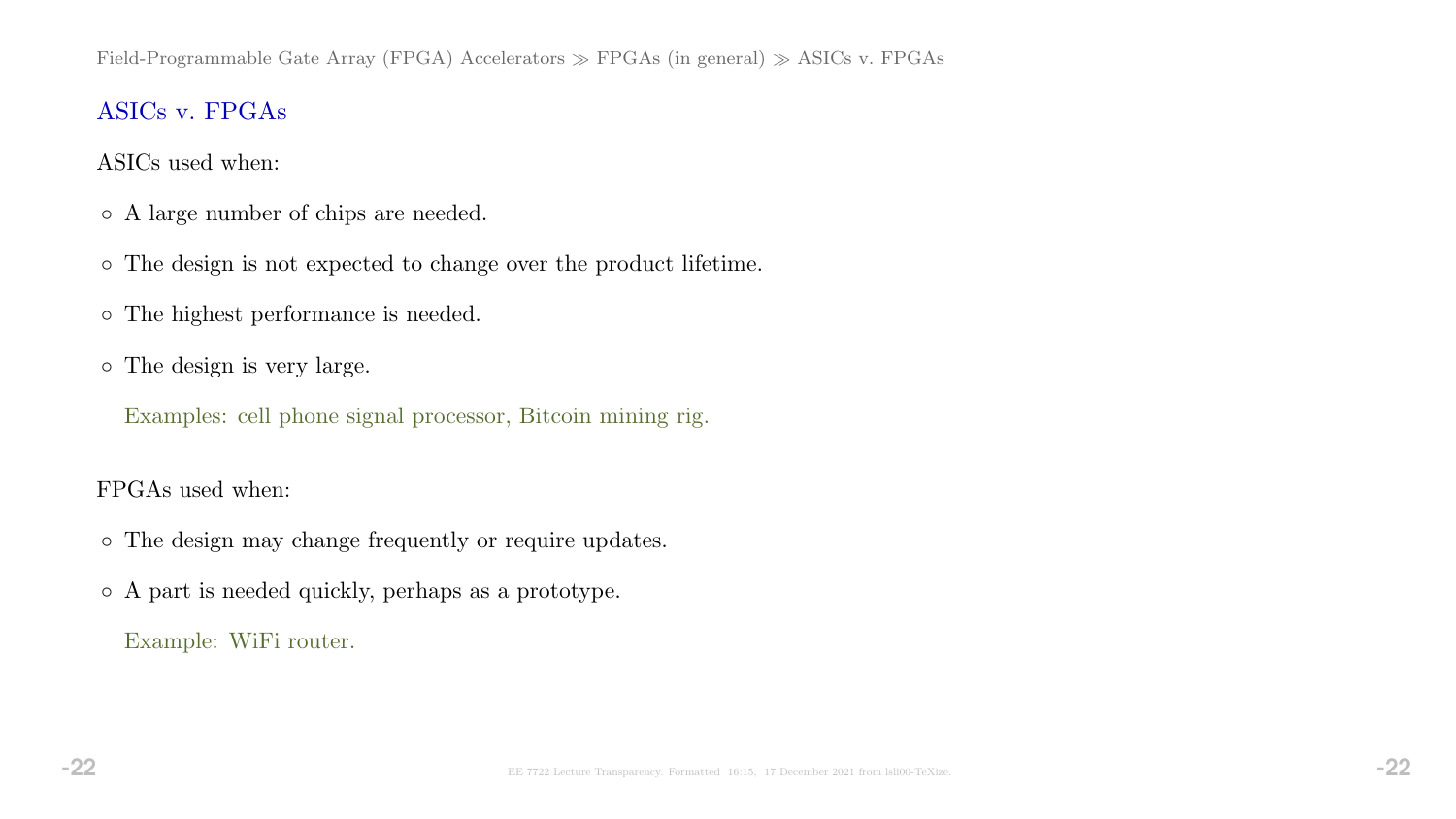Field-Programmable Gate Array (FPGA) Accelerators  $\gg$  Using an FPGA Accelerator

#### FPGA Accelerator:

An accelerator which creates custom hardware, at the time a program is run, which should execute parts of the code more efficiently than any general-purpose device.

#### Using an FPGA Accelerator

Programming an FPGA accelerator can be more like hardware design.

Methods to simplify programming are still in the research stage.

They work best for specialized applications . . .

. . . rather than as an accelerator in a general-use facility.

Few high-performance computing facilities have FPGA accelerators.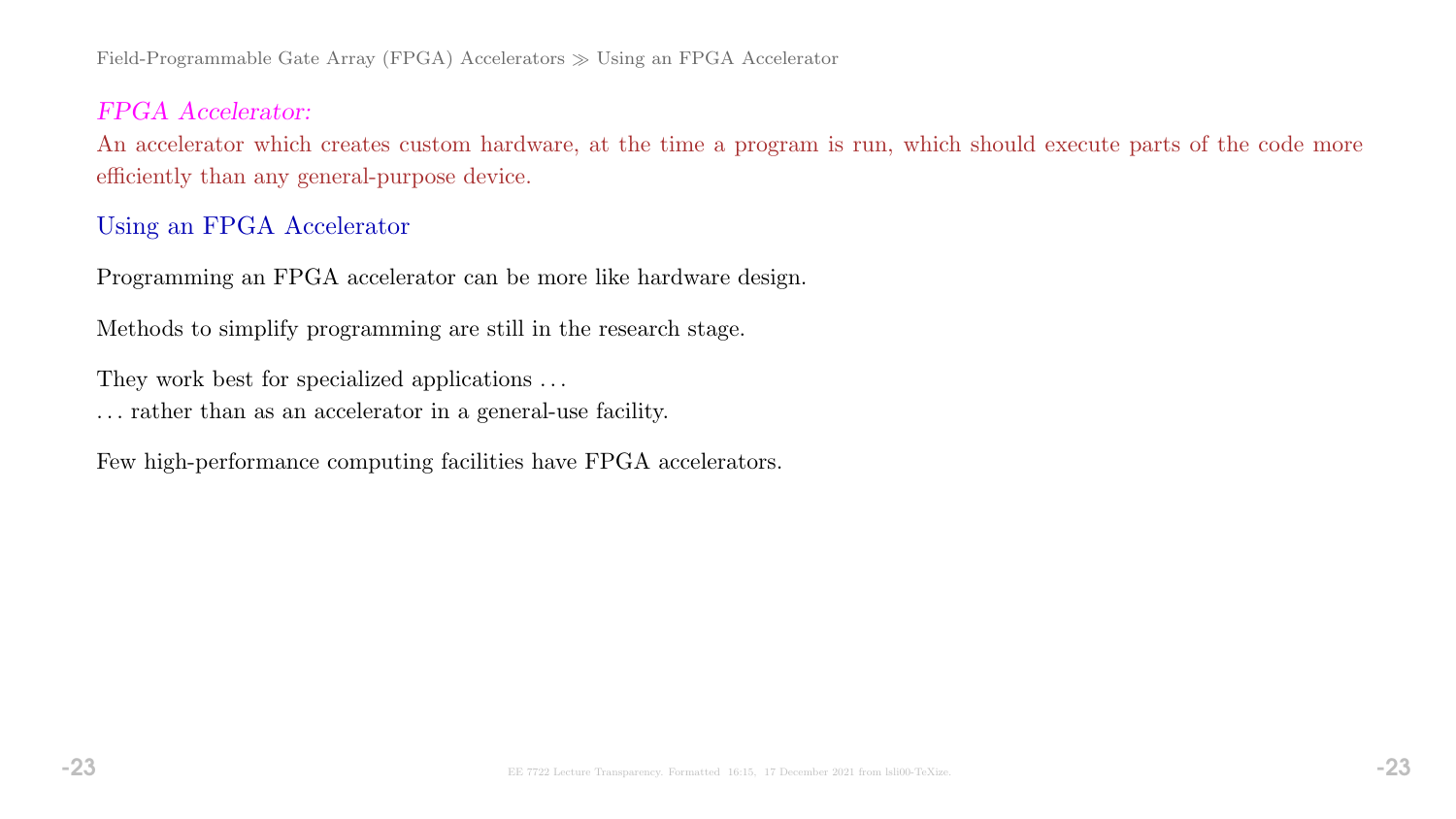## Accelerators and this Course

#### GPU Accelerators

These will be covered because of their relative maturity and success.

Tensor Processing / Machine Learning Accelerators

These will be covered because of current interest and rapid advancement.

### FPGA Accelerators

Not covered because they are very different than GPUs and many-cores . . . . . . and because so far they are used in much more specialized settings.

Those interested in FPGA acceleration might look for high-level synthesis courses here.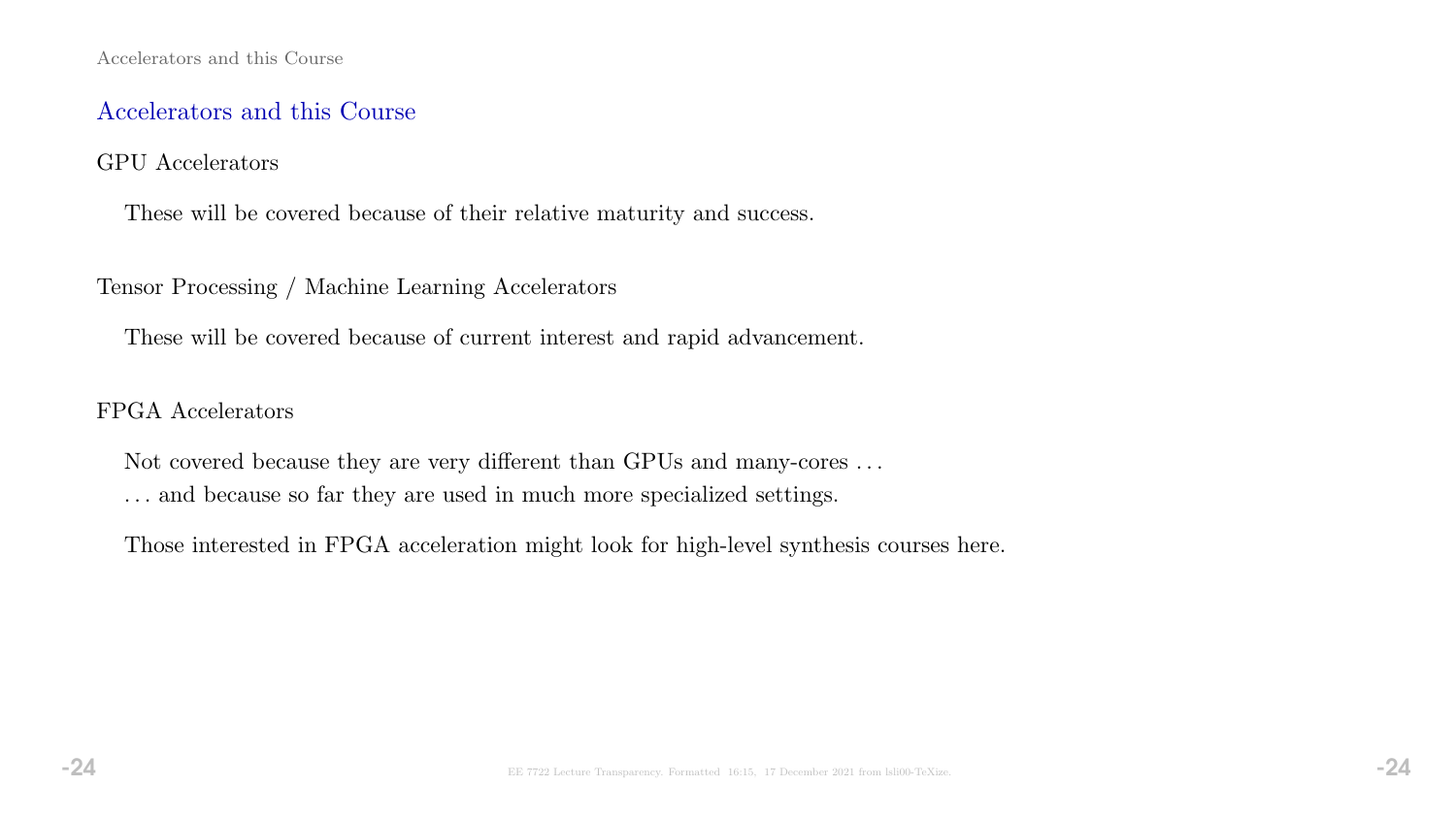GPU, CPU Raw Performance Numbers

#### GPU, CPU Raw Performance Numbers

GPU: NVIDIA K20x (2012) SP FP, 3950 GFLOPS; DP FP, 1310 GFLOPS; Off-Chip Bandwidth 250 GB/s

GPU: NVIDIA P100 (2016) SP FP, 4761 GFLOPS; DP FP, 2381 GFLOPS; Off-Chip Bandwidth 549 GB/s

GPU: NVIDIA V100 (2018)

SP FP, 7066 GFLOPS; DP FP, 3533 GFLOPS; Off-Chip Bandwidth 898 GB/s

Many Core: Xeon Phi 7120 P SP FP, 2416 GFLOPS; DP FP 1208 GFLOPS, Off-Chip Bandwidth 352 GB/s

CPU: Intel Xeon E7-8870. (2011) (Ten cores, 2.4 GHz, 128b vector insn.) SP FP, 96 GFLOPS; DP FP 48 GFLOPS, Off-Chip Bandwidth ? GB/s

CPU: Intel Xeon W-2195. (2017) (18 cores, 2.3 GHz, 512b vector insn.) SP FP, 1325 GFLOPS; DP FP 662 GFLOPS, Off-Chip Bandwidth 85.3 GB/s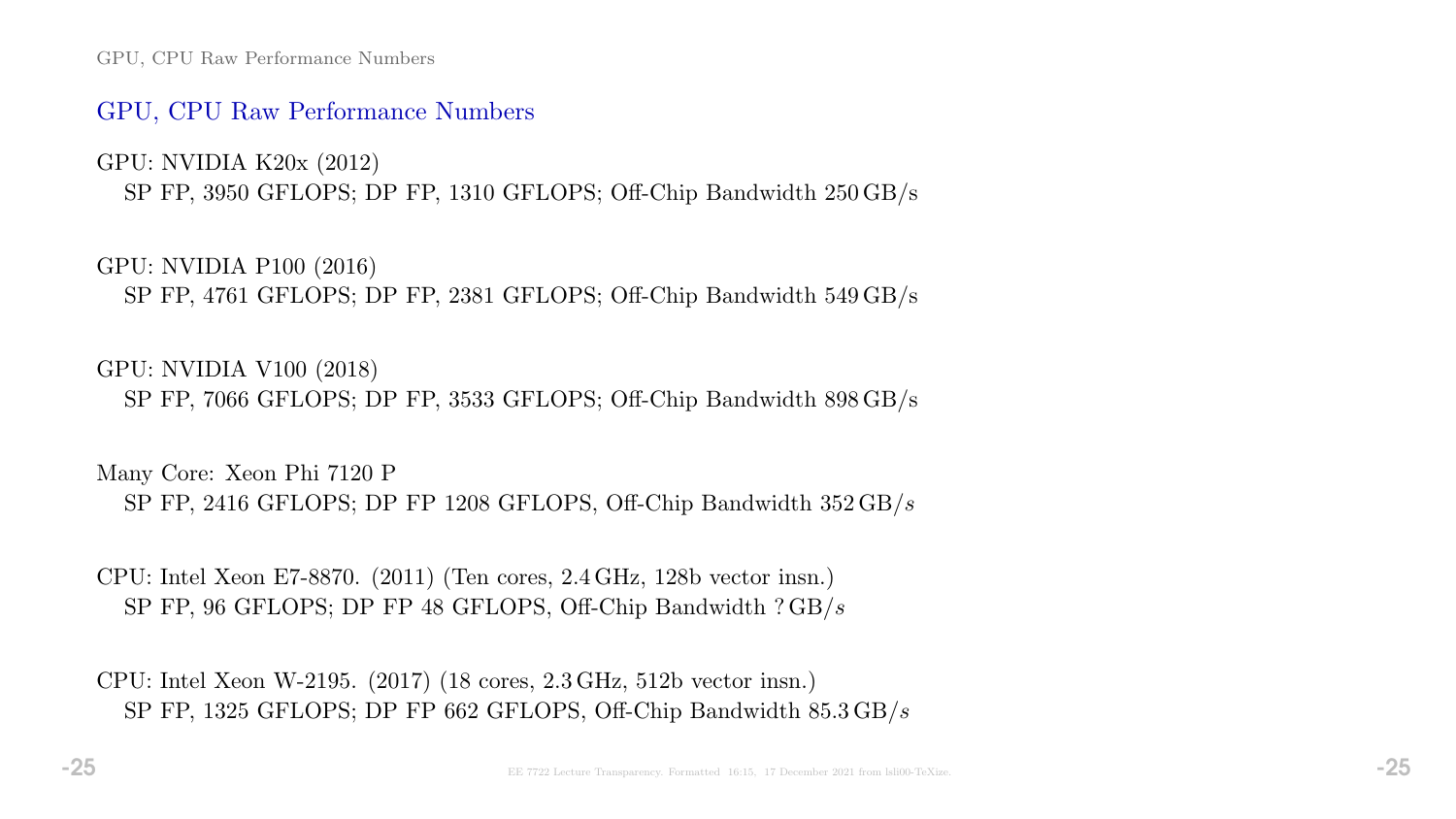#### GPU v. CPU  $\gg$  Some Differences

## GPU v. CPU

GPU can execute floating-point operations at a higher rate . . .

. . . because it has more floating point units.

GPU can read and write memory at a higher rate.

CPUs are easier to program.

CPUs can run certain programs faster.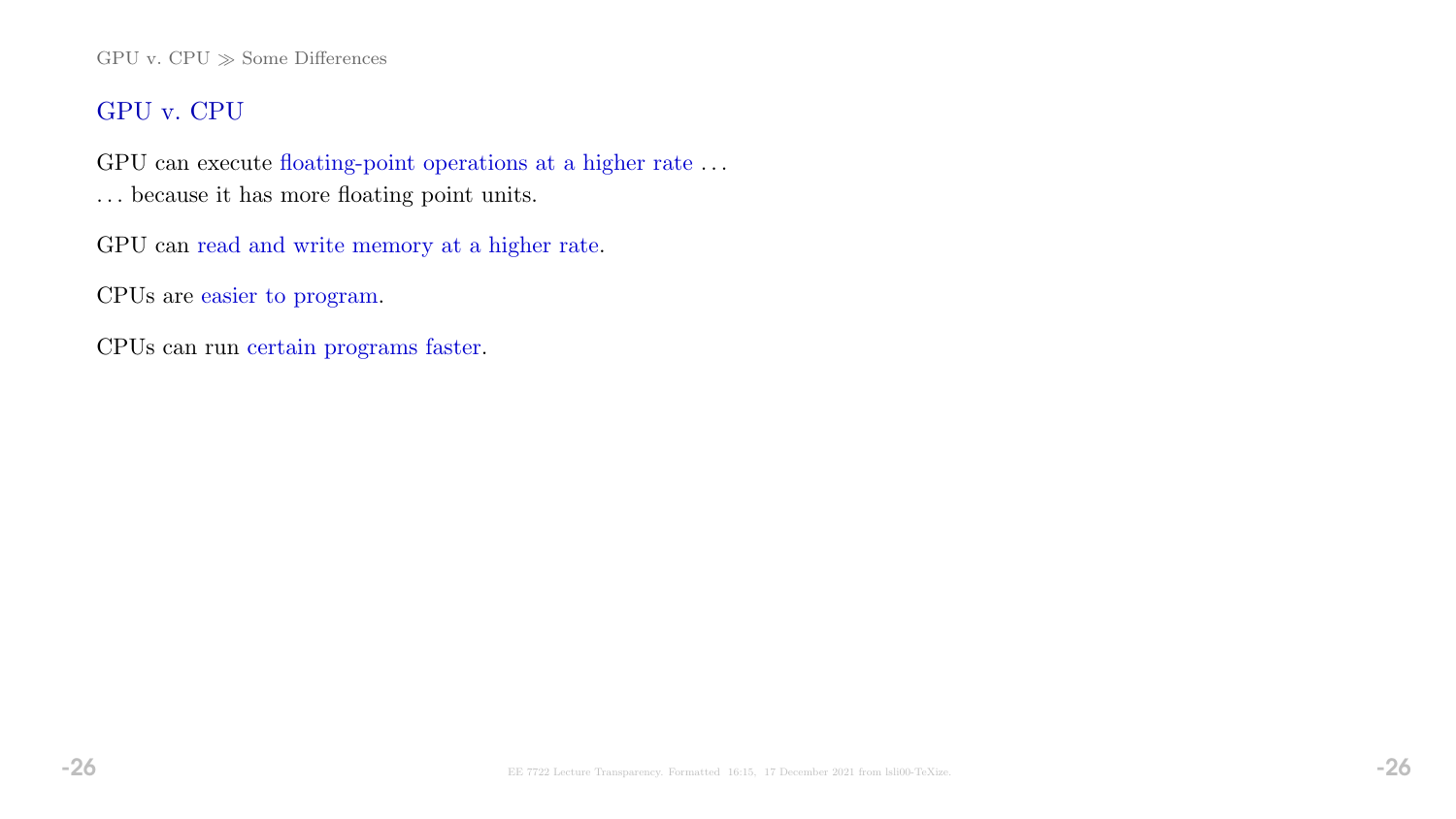GPU v. CPU  $\gg$  CPU/GPU Similarities

# CPU/GPU Similarities

Both run programs.

Machine languages are similar.

Both have instructions for integer and FP operations.

High-end chips are roughly same area, and draw same power.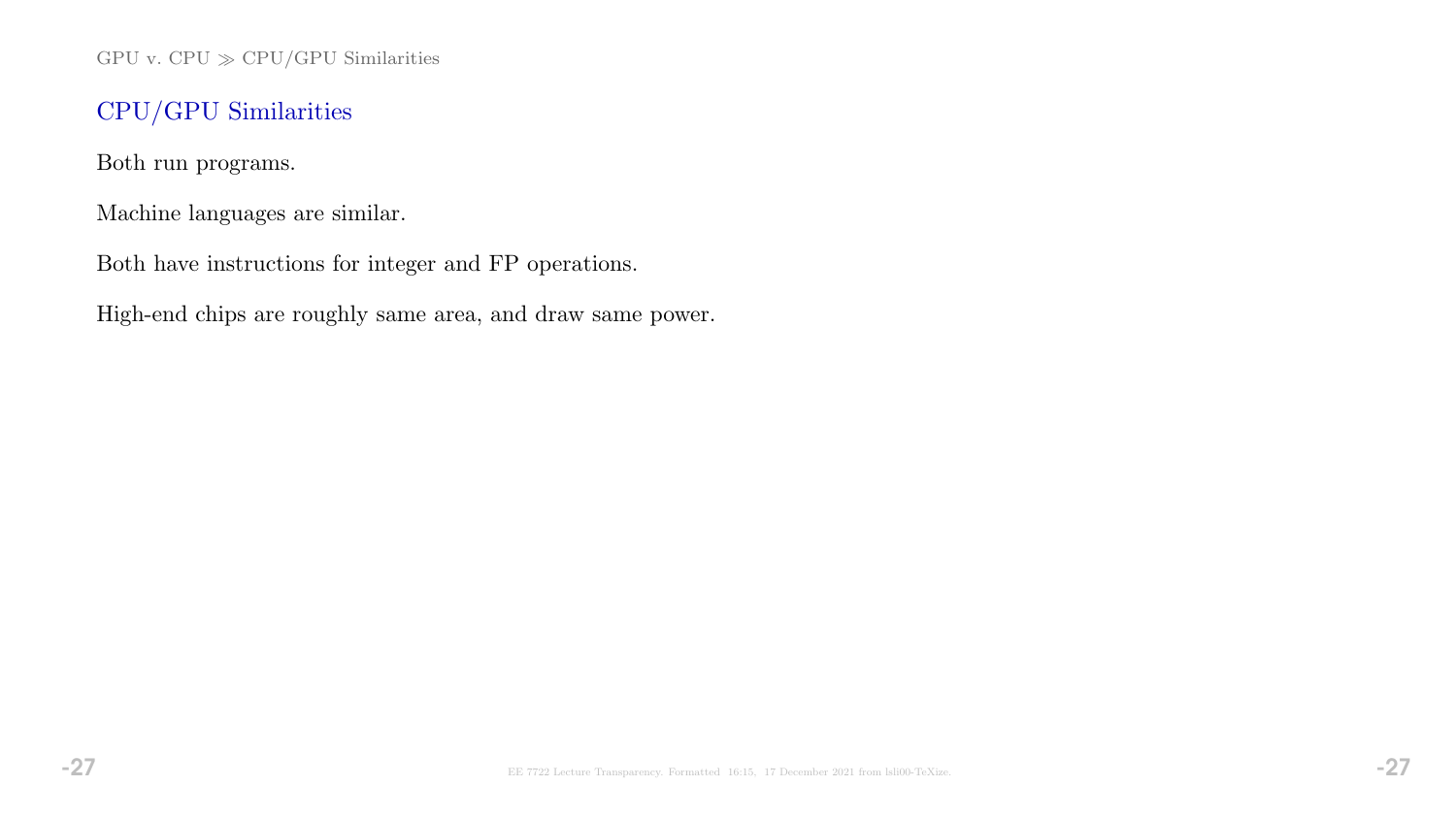$GPU$  v.  $CPU \gg GPU$  Programmability Differences

#### GPU Incidental (and diminishing) Differences

Special hardware for texture fetch and filtering operations.

Special hardware for interpolation.

Trend is less specialized hardware.

#### GPU Important Performance Spec Differences

GPUs can do more FP operations per second.

GPUs can transfer more data per second.

### GPU Programmability Differences

Extensive tuning required to achieve performance.

GPUs perform poorly on certain problems, regardless of tuning.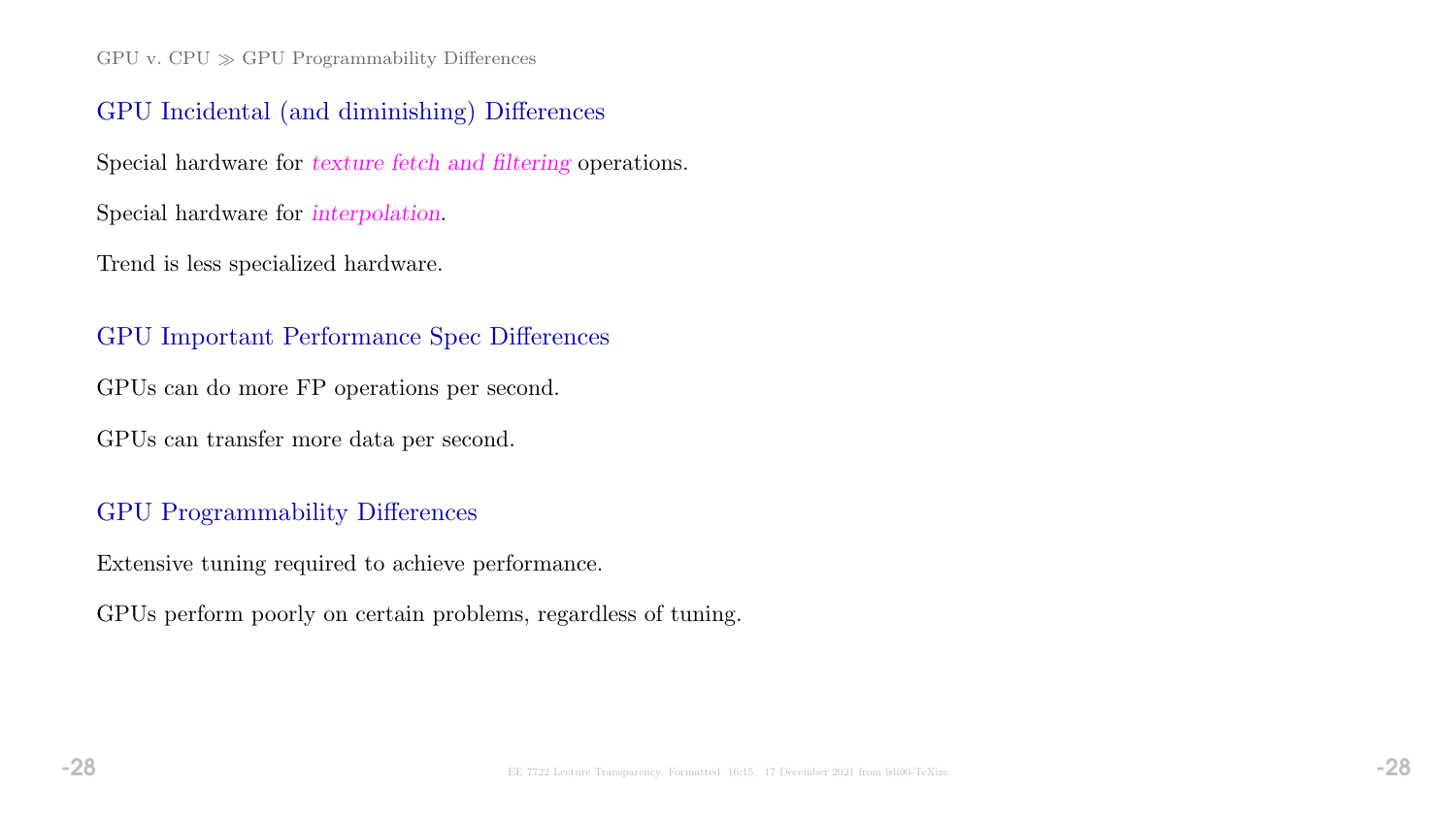### GPUs succeeded where many failed: Establishing a new computer architecture.

CPUs today share similar architecture.

Very good example of a one-size-fits-all device . . . . . . same chip in business, scientific computation, server, etc.

Exceptions are minor: embedded.

In the past specialized architectures could be successful.

Cray supercomputers.

But in most cases, different or specialized architectures failed:

Database machines.

LISP machines.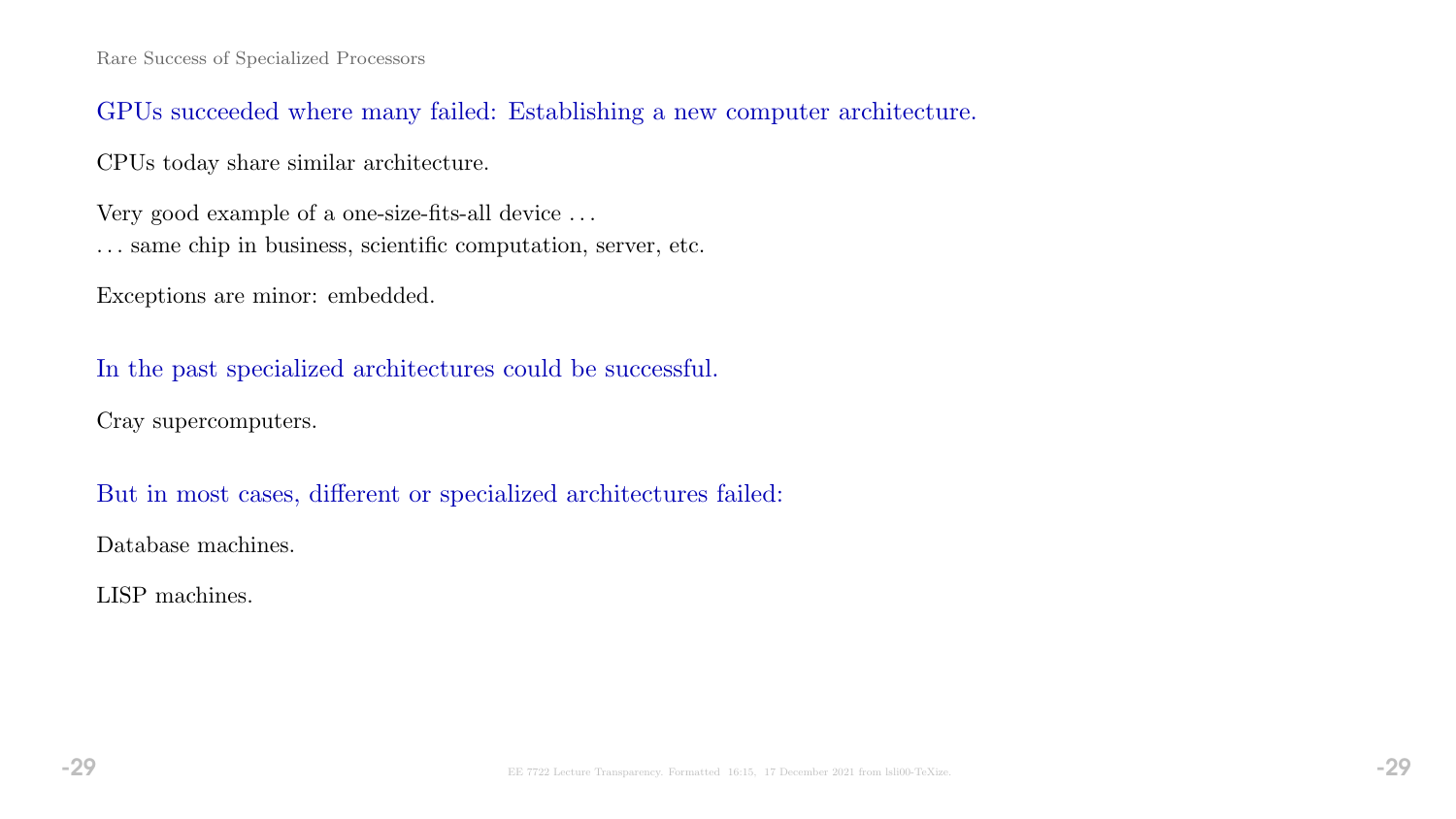Rare Success of Specialized Processors

# Specialized architectures failed because:

They were not that much faster.

Were very expensive to develop.

Market was small and so engineering big part of cost.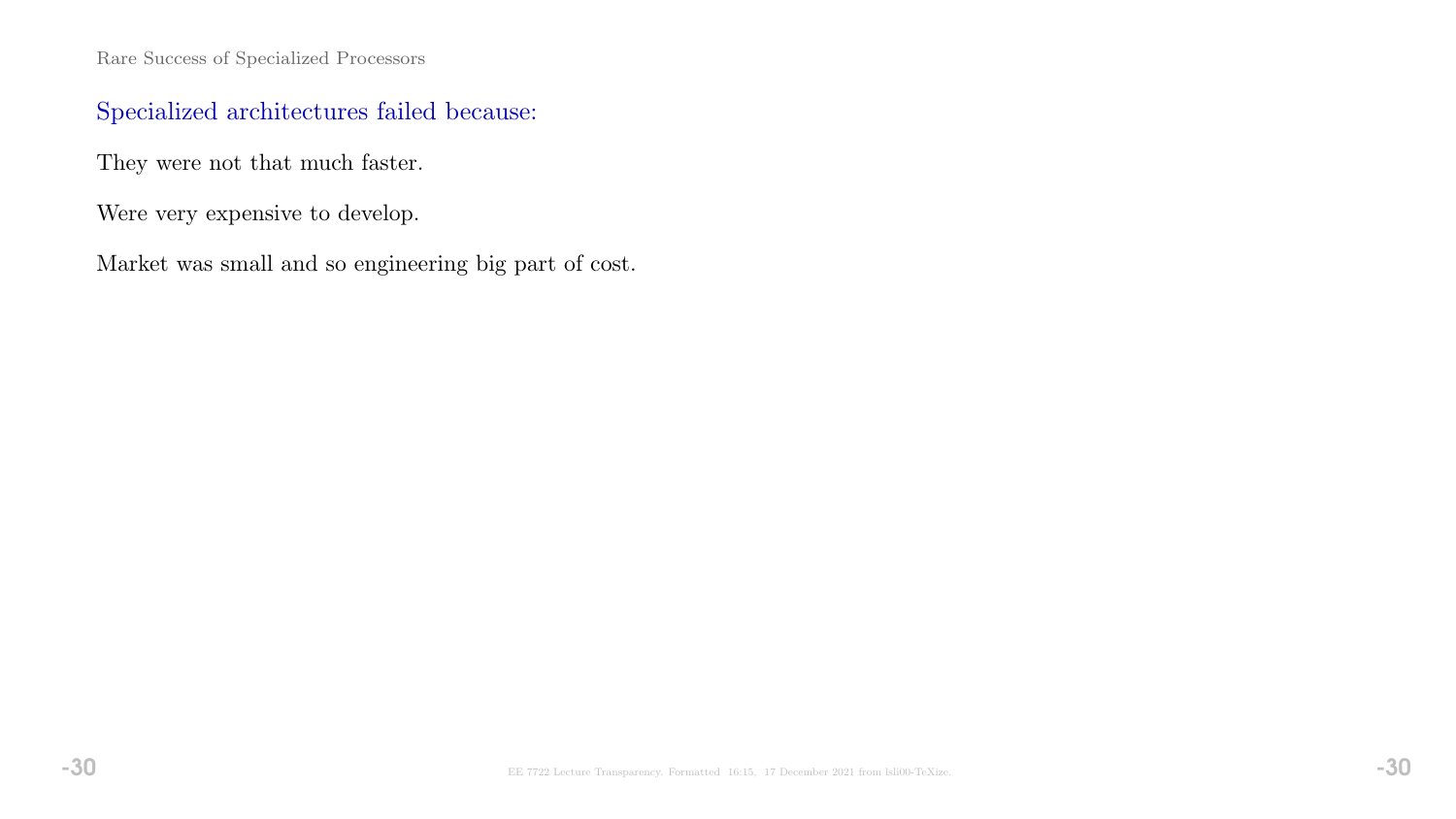But two specialized architectures have succeeded: GPUs and TPUs. GPUs: First, their birth.

3D computer graphics is compute intensive. (Think frame rate.) Need.

# Graphics computation is well structured.

Facilitates development of specialized processor.

Amount of code relatively small.

Can be isolated in libraries.

Large market: Home computers, game consoles.

Can amortize development costs.